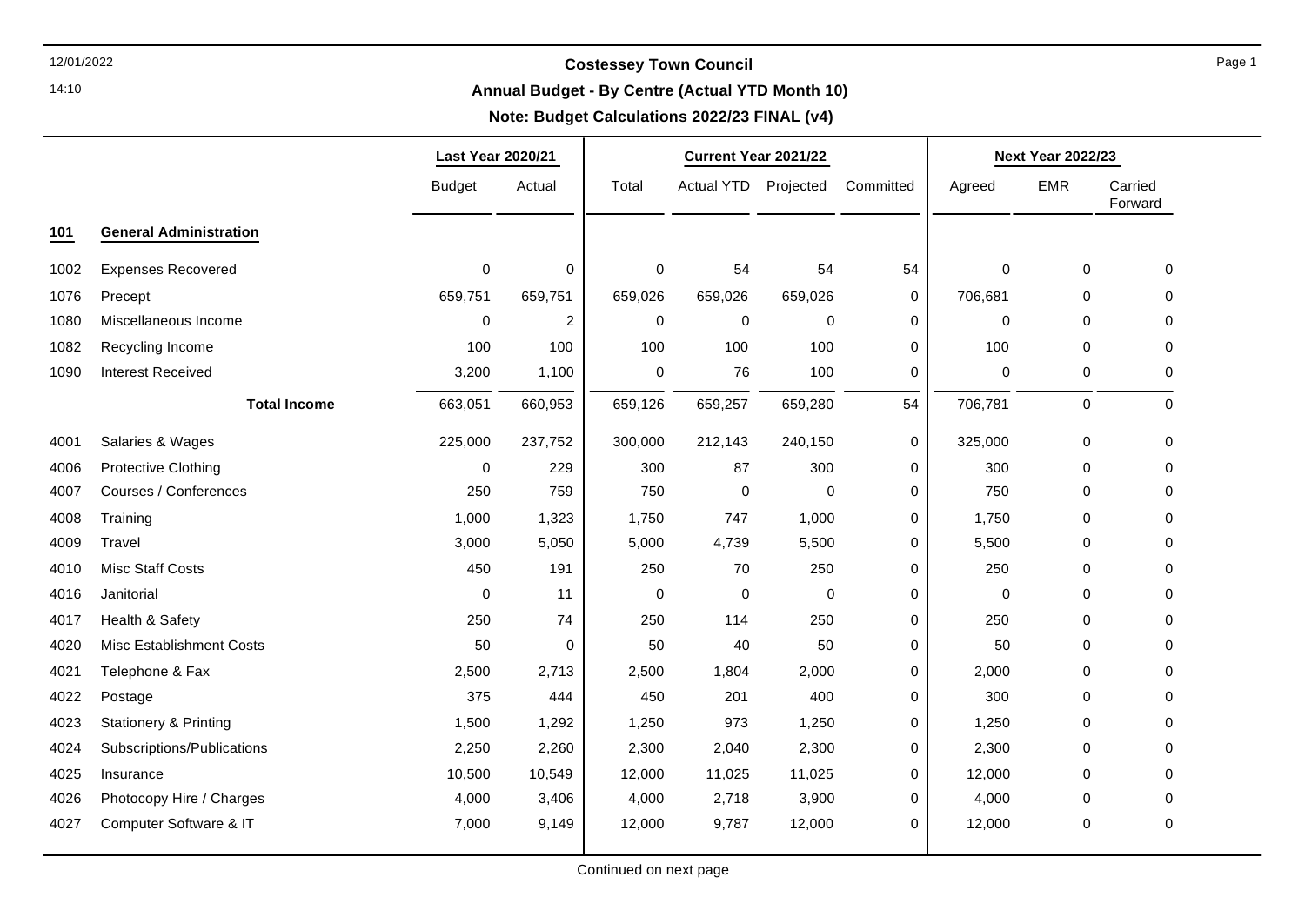14:10

### **Annual Budget - By Centre (Actual YTD Month 10)**

┯

#### **Note: Budget Calculations 2022/23 FINAL (v4)**

┯

|      |                                       | Last Year 2020/21 |             | Current Year 2021/22 |                     |             |           | <b>Next Year 2022/23</b> |             |                    |
|------|---------------------------------------|-------------------|-------------|----------------------|---------------------|-------------|-----------|--------------------------|-------------|--------------------|
|      |                                       | <b>Budget</b>     | Actual      | Total                | <b>Actual YTD</b>   | Projected   | Committed | Agreed                   | <b>EMR</b>  | Carried<br>Forward |
| 4028 | Licences etc                          | 100               | 180         | 100                  | $\mathsf{O}\xspace$ | 180         | $\Omega$  | 180                      | $\mathbf 0$ | $\mathbf 0$        |
| 4030 | <b>Recruitment Advertising</b>        | 1,000             | $\mathbf 0$ | 5,000                | 0                   | 4,000       | 0         | 1,000                    | $\mathbf 0$ | 0                  |
| 4037 | <b>Maintenance Contracts</b>          | 0                 | $\pmb{0}$   | $\mathbf 0$          | 154                 | 200         | 0         | 250                      | $\mathbf 0$ | 0                  |
| 4040 | <b>Equipment/Small Tools</b>          | 75                | 341         | 500                  | 173                 | 500         | 0         | 500                      | 0           | 0                  |
| 4042 | <b>Equipment Maintenance/Running</b>  | 250               | $\pmb{0}$   | 250                  | 0                   | 250         | 0         | 250                      | $\mathbf 0$ | 0                  |
| 4043 | Equipment (new) (under £1K)           | 300               | 737         | 300                  | 3,050               | 3,900       | 0         | 3,000                    | $\Omega$    | 0                  |
| 4051 | <b>Bank Charges</b>                   | 300               | 150         | 250                  | 159                 | 250         | 0         | 250                      | $\Omega$    | 0                  |
| 4052 | <b>Bank Interest</b>                  | $\Omega$          | $\mathbf 0$ | 0                    | 1                   | $\Omega$    | 0         | $\Omega$                 | $\Omega$    | $\Omega$           |
| 4055 | Legal Fees                            | 15,000            | 0           | $\Omega$             | $\mathbf 0$         | $\Omega$    | 0         | 2,500                    | $\Omega$    | $\Omega$           |
| 4056 | Audit Fees - External                 | 1,800             | 1,600       | 1,600                | 300                 | 1,900       | $\Omega$  | 1,600                    | $\Omega$    | 0                  |
| 4057 | Audit Fees - Internal                 | 1,200             | 1,202       | 1,250                | 828                 | 1,350       | 0         | 1,350                    | $\Omega$    | 0                  |
| 4058 | <b>Accountancy Fees</b>               | 2,000             | 2,018       | 2,000                | 1,068               | 2,000       | 0         | 2,000                    | $\Omega$    | $\Omega$           |
| 4060 | <b>Other Professional Fees</b>        | 2,000             | 150         | 2,000                | 0                   | 2,000       | 0         | 2,000                    | 0           | 0                  |
| 4930 | Tfr to EMR Recruitment                | 0                 | 4,000       | 0                    | 0                   | 0           | 0         | 0                        | $\Omega$    | 0                  |
| 4971 | Funding from Rolling Capital          | 0                 | $-533$      | 0                    | $-4,937$            | $-4,937$    | 0         | $\mathbf 0$              | $\mathbf 0$ | $\Omega$           |
|      | <b>Overhead Expenditure</b>           | 282,150           | 285,047     | 356,100              | 247,283             | 291,968     | $\Omega$  | 382,580                  | $\mathbf 0$ | $\mathbf 0$        |
|      | <b>Movement to/(from) Gen Reserve</b> | 380,901           | 375,905     | 303,026              | 411,973             | 367,312     |           | 324,201                  |             |                    |
| 102  | <b>Civic Activities</b>               |                   |             |                      |                     |             |           |                          |             |                    |
| 1002 | <b>Expenses Recovered</b>             | 0                 | $-61$       | $\pmb{0}$            | 0                   | $\pmb{0}$   | 0         | $\mathbf 0$              | $\pmb{0}$   | $\mathbf 0$        |
|      | <b>Total Income</b>                   | $\mathbf 0$       | $-61$       | $\mathbf 0$          | $\mathbf 0$         | $\mathbf 0$ | $\Omega$  | $\mathbf 0$              | $\mathbf 0$ | 0                  |
| 4002 | Youth Worker Contribution             | 6,555             | 6,480       | 6,750                | 4,082               | 6,750       | 0         | 6,885                    | $\mathbf 0$ | 0                  |
| 4008 | Training                              | 1,500             | 529         | 1,500                | 589                 | 1,500       | 0         | 1,500                    | $\mathbf 0$ | $\Omega$           |
|      |                                       |                   |             |                      |                     |             |           |                          |             |                    |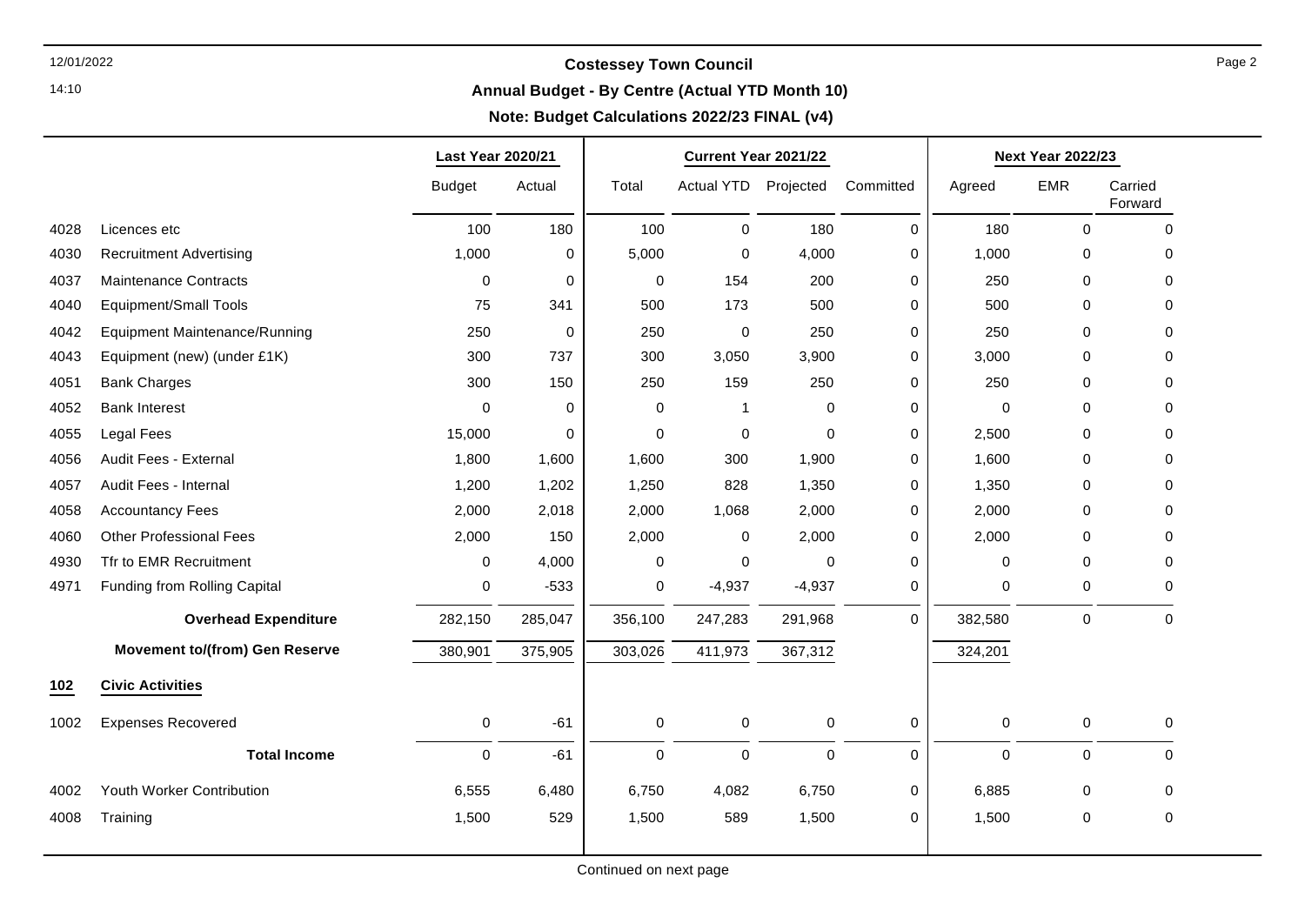14:10

**Annual Budget - By Centre (Actual YTD Month 10)**

|      |                                       | <b>Last Year 2020/21</b> |             | Current Year 2021/22 |                   |             |             | <b>Next Year 2022/23</b> |             |                    |
|------|---------------------------------------|--------------------------|-------------|----------------------|-------------------|-------------|-------------|--------------------------|-------------|--------------------|
|      |                                       | <b>Budget</b>            | Actual      | Total                | <b>Actual YTD</b> | Projected   | Committed   | Agreed                   | <b>EMR</b>  | Carried<br>Forward |
| 4009 | Travel                                | 40                       | 0           | 40                   | $\Omega$          | 40          | $\mathbf 0$ | 40                       | 0           | $\Omega$           |
| 4020 | <b>Misc Establishment Costs</b>       | 50                       | $\mathbf 0$ | 25                   | 16                | 25          | $\mathbf 0$ | 25                       | $\mathbf 0$ | $\Omega$           |
| 4023 | <b>Stationery &amp; Printing</b>      | 40                       | $\pmb{0}$   | 50                   | 0                 | 50          | 0           | 50                       | 0           | $\Omega$           |
| 4024 | Subscriptions/Publications            | $\mathbf 0$              | 410         | 500                  | 0                 | 500         | $\mathbf 0$ | 500                      | $\mathbf 0$ | $\Omega$           |
| 4025 | Insurance                             | 0                        | 67          | 0                    | $\mathbf 0$       | $\mathbf 0$ | 0           | $\mathbf 0$              | 0           | 0                  |
| 4032 | Publicity                             | 50                       | $\mathbf 0$ | 50                   | 115               | 50          | 0           | 50                       | $\mathbf 0$ | 0                  |
| 4033 | Publicity - Newsletter                | 12,750                   | 8,826       | 12,750               | 9,739             | 16,000      | 0           | 14,500                   | 0           | 0                  |
| 4034 | Publicity - Website                   | $\mathbf 0$              | 425         | 0                    | $\mathbf 0$       | $\mathbf 0$ | $\mathbf 0$ | $\mathbf 0$              | 0           | $\Omega$           |
| 4040 | <b>Equipment/Small Tools</b>          | 0                        | 706         | 1,000                | 183               | 1,000       | 0           | 0                        | 0           | 0                  |
| 4043 | Equipment (new) (under £1K)           | 100                      | 0           | 100                  | $\mathbf 0$       | 100         | $\mathbf 0$ | 100                      | 0           | $\Omega$           |
| 4201 | Chairman's Allowance                  | 500                      | 108         | 500                  | 30                | 500         | 0           | 500                      | 0           | 0                  |
| 4205 | <b>Civic Events Support</b>           | 1,000                    | 300         | 1,000                | 1,354             | 1,500       | 0           | 1,500                    | 0           | 0                  |
| 4251 | <b>Election Expenses</b>              | 1,000                    | 0           | 1,000                | $\mathbf 0$       | 1,000       | 0           | 1,000                    | 0           | $\Omega$           |
| 4701 | <b>Grants - Permitted Powers</b>      | 1,250                    | 1,403       | 1,250                | 100               | 1,250       | 0           | 1,250                    | 0           | 0                  |
| 4920 | Tfr to Elections Reserve              | $\mathbf 0$              | 1,288       | 0                    | 0                 | 0           | 0           | 0                        | 0           | 0                  |
| 4921 | Tfr to Rolling Capital Fund           | 0                        | 299         | 0                    | 0                 | 0           | $\mathbf 0$ | $\mathbf 0$              | 0           | 0                  |
| 4971 | Funding from Rolling Capital          | 0                        | $-1,005$    | 0                    | $\mathbf 0$       | 0           | $\mathbf 0$ | $\mathbf 0$              | 0           | 0                  |
|      | <b>Overhead Expenditure</b>           | 24,835                   | 19,837      | 26,515               | 16,208            | 30,265      | $\mathbf 0$ | 27,900                   | $\pmb{0}$   | $\mathbf 0$        |
|      | <b>Movement to/(from) Gen Reserve</b> | (24, 835)                | (19, 898)   | (26, 515)            | (16, 208)         | (30, 265)   |             | (27,900)                 |             |                    |
| 109  | <b>Capital and Projects</b>           |                          |             |                      |                   |             |             |                          |             |                    |
| 1072 | Commuted Sum for QH Drainage          | $\mathbf 0$              | 96,433      | 0                    | $\mathbf 0$       | 0           | 0           | 0                        | 0           | $\mathbf 0$        |
| 1073 | <b>CIL Receipts</b>                   | 2,500                    | 7,022       | 2,400                | 6,419             | 6,419       | 0           | $\mathbf 0$              | 0           | 0                  |
| 1074 | Developers S106 Contributions         | 0                        | 0           | 0                    | 54,251            | 54,251      | 0           | $\mathbf 0$              | 0           | 0                  |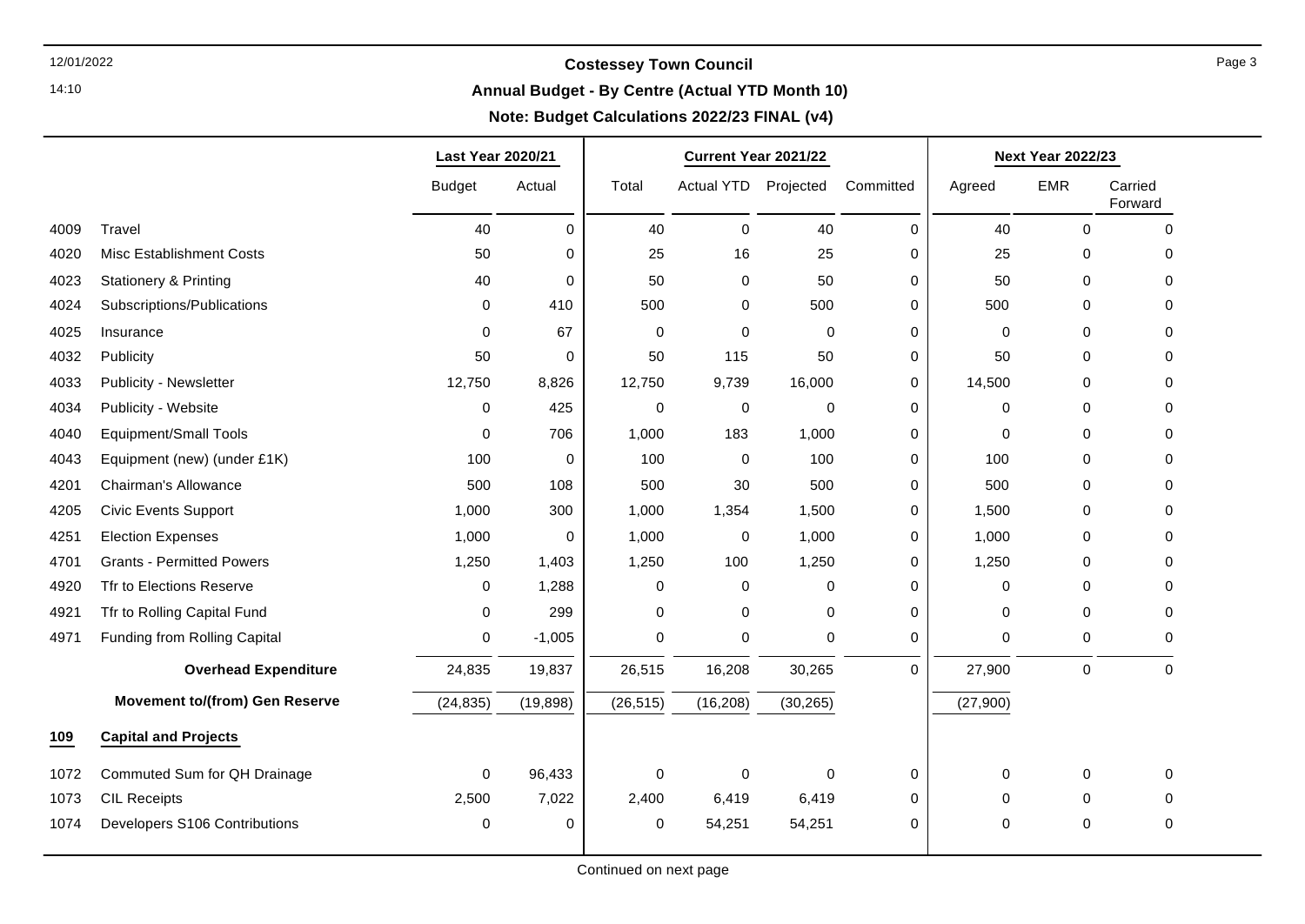14:10

#### **Annual Budget - By Centre (Actual YTD Month 10)**

### **Note: Budget Calculations 2022/23 FINAL (v4)**

|      |                                       | Last Year 2020/21 |             | Current Year 2021/22 |                   |             | <b>Next Year 2022/23</b> |             |            |                    |
|------|---------------------------------------|-------------------|-------------|----------------------|-------------------|-------------|--------------------------|-------------|------------|--------------------|
|      |                                       | <b>Budget</b>     | Actual      | Total                | <b>Actual YTD</b> | Projected   | Committed                | Agreed      | <b>EMR</b> | Carried<br>Forward |
| 1075 | Sale of Fixed Assets                  | $\mathbf 0$       | 2,233       | $\mathbf 0$          | 1,000             | 1,000       | 0                        | $\mathbf 0$ | $\Omega$   | $\Omega$           |
| 1078 | <b>Grants Received Capital</b>        | 0                 | 970         | 0                    | 0                 | 0           | 0                        | 0           | 0          | 0                  |
|      | <b>Total Income</b>                   | 2,500             | 106,658     | 2,400                | 61,670            | 61,670      | 0                        | 0           | 0          | 0                  |
| 4111 | <b>Contribution to Parish Partner</b> | 0                 | 10,050      | 10,000               | 5,233             | 5,233       | 0                        | 0           | 0          | $\Omega$           |
| 4802 | <b>CAP Grounds Equipment</b>          | 7,000             | $\mathbf 0$ | 7,000                | 302               | 302         | 0                        | $\mathbf 0$ | $\Omega$   | 0                  |
| 4806 | <b>CAP Cemetery Fencing</b>           | 2,000             | 0           | 2,000                | 0                 | 0           | 0                        | 0           | 0          | 0                  |
| 4807 | <b>CAP Greenhills Wood Trees</b>      | 5,000             | 11,893      | 5,000                | $\Omega$          | $\mathbf 0$ | 0                        | $\Omega$    | 0          | 0                  |
| 4808 | CAP St Furniture, Seats, Bins         | 2,000             | 2,985       | 2,000                | 4,376             | 4,376       | 0                        | 0           | $\Omega$   | 0                  |
| 4809 | CAP Equipment - new (over £1K)        | 10,000            | 9,940       | 10,000               | 4,450             | 4,450       | 0                        | 0           | $\Omega$   | U                  |
| 4811 | CAP Play Equipment                    | $\Omega$          | 0           | 0                    | 65,300            | 65,300      | 0                        | 113,897     | 0          | U                  |
| 4813 | CAP Cemetery Set-up costs             | 5,000             | 650         | 5,000                | 0                 | 0           | $\Omega$                 | 0           | $\Omega$   | U                  |
| 4821 | CAP Streetlight Replace/Upgrad        | 0                 | $\Omega$    | 0                    | 22,152            | 22,152      | 0                        | $\Omega$    | $\Omega$   | n                  |
| 4823 | CAP QH Drainage                       | $\Omega$          | 51,207      | 0                    | $\Omega$          | $\mathbf 0$ | 0                        | $\Omega$    | 0          | ი                  |
| 4921 | Tfr to Rolling Capital Fund           | 0                 | 40,000      | 0                    | 0                 | $\mathbf 0$ | 0                        | 0           | $\Omega$   | 0                  |
| 4926 | Tfr to S106 Play Equipment            | $\Omega$          | $\Omega$    | 0                    | 54,251            | 54,251      | $\Omega$                 | $\Omega$    | $\Omega$   | U                  |
| 4929 | Tfr to New Cemetery Fund              | $\Omega$          | 22,756      | 0                    | $\Omega$          | $\mathbf 0$ | 0                        | 0           | $\Omega$   | U                  |
| 4931 | Tfr to EMR CIL 2020-21                | 0                 | 7,022       | 0                    | 0                 | 0           | $\Omega$                 | 0           | 0          | ი                  |
| 4932 | Tfr to EMR CIL 2021-22                | 0                 | 0           | 0                    | 6,419             | 6,419       | $\overline{0}$           | $\mathbf 0$ | 0          | 0                  |
| 4935 | Tfr to EMR CIL 2019/20                | $\Omega$          | $\Omega$    | 2,400                | $\Omega$          | $\Omega$    | $\Omega$                 | $\Omega$    | $\Omega$   | 0                  |
| 4936 | Tfr to EMR Streetlights               | $\Omega$          | 18,975      | $\Omega$             | $\Omega$          | 0           | 0                        | $\Omega$    | $\Omega$   | U                  |
| 4938 | Tfr to QH Drainage EMR                | 0                 | 96,433      | 0                    | 0                 | $\mathbf 0$ | 0                        | 0           | 0          | 0                  |
| 4971 | Funding from Rolling Capital          | $-31,000$         | $-31,698$   | $-41,000$            | $-35,513$         | $-35,513$   | 0                        | $-84,703$   | 0          | $\Omega$           |
| 4976 | Tfr from S106 Play Equipment          | $\Omega$          | O           | 0                    | $-54,251$         | $-54,251$   | O                        | $\Omega$    | $\Omega$   | n                  |
| 4979 | Tfr from New Cemetery Fund            | $\Omega$          | $-650$      | 0                    | 0                 | 0           | 0                        | 0           | $\Omega$   | 0                  |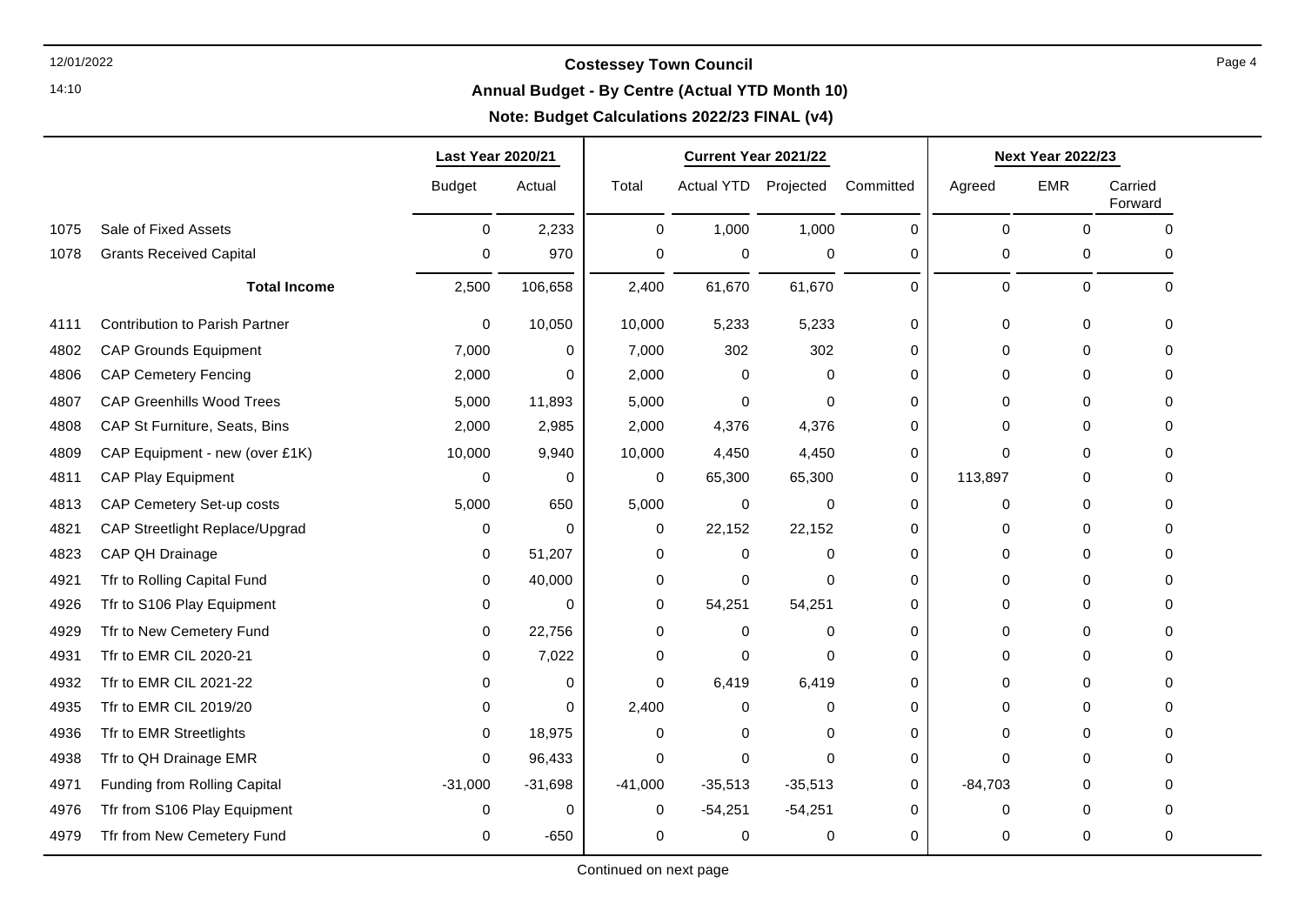14:10

#### **Annual Budget - By Centre (Actual YTD Month 10)**

|      |                                       | Last Year 2020/21   |              |             | Current Year 2021/22 |             |              |             | <b>Next Year 2022/23</b> |                    |
|------|---------------------------------------|---------------------|--------------|-------------|----------------------|-------------|--------------|-------------|--------------------------|--------------------|
|      |                                       | <b>Budget</b>       | Actual       | Total       | <b>Actual YTD</b>    | Projected   | Committed    | Agreed      | <b>EMR</b>               | Carried<br>Forward |
| 4984 | Tfr from EMR CIL 2018-19              | $\mathsf{O}\xspace$ | $\mathbf 0$  | $\mathbf 0$ | $-11,049$            | $-11,049$   | $\mathbf 0$  | $-29,194$   | $\pmb{0}$                | $\mathbf 0$        |
| 4988 | Trfr from QH Drainage EMR             | 0                   | $-51,207$    | 0           | 0                    | 0           | $\mathbf 0$  | 0           | 0                        | 0                  |
|      | <b>Overhead Expenditure</b>           | 0                   | 188,357      | 2,400       | 61,670               | 61,670      | $\Omega$     | $\Omega$    | $\mathbf 0$              | $\mathbf 0$        |
|      | <b>Movement to/(from) Gen Reserve</b> | 2,500               | (81, 699)    | $\pmb{0}$   | $\mathsf 0$          | $\mathbf 0$ |              | $\mathbf 0$ |                          |                    |
| 110  | <b>Capital Costessey Centre</b>       |                     |              |             |                      |             |              |             |                          |                    |
| 4053 | Loan Interest PWLB                    | 26,047              | 26,047       | 24,584      | 24,584               | 24,584      | $\mathbf 0$  | 23,063      | 0                        | $\mathsf 0$        |
| 4054 | Loan Capital Repaid PWLB              | 37,255              | 37,255       | 38,718      | 38,718               | 38,718      | $\mathbf 0$  | 40,239      | 0                        | $\mathbf 0$        |
|      | <b>Overhead Expenditure</b>           | 63,302              | 63,302       | 63,302      | 63,302               | 63,302      | $\mathbf 0$  | 63,302      | 0                        | 0                  |
|      | <b>Movement to/(from) Gen Reserve</b> | (63, 302)           | (63, 302)    | (63, 302)   | (63, 302)            | (63, 302)   |              | (63, 302)   |                          |                    |
| 111  | <b>Capital QHCC</b>                   |                     |              |             |                      |             |              |             |                          |                    |
| 4815 | CAP Queen's Hills Community Ce        | 0                   | 1,481        | $\pmb{0}$   | 1,941                | 1,941       | $\pmb{0}$    | 0           | $\pmb{0}$                | $\mathsf 0$        |
| 4971 | Funding from Rolling Capital          | $\pmb{0}$           | $-1,481$     | $\pmb{0}$   | $-1,941$             | $-1,941$    | 0            | 0           | $\mathbf 0$              | 0                  |
|      | <b>Overhead Expenditure</b>           | 0                   | $\mathbf 0$  | $\mathbf 0$ | $\pmb{0}$            | $\mathbf 0$ | $\mathbf{0}$ | 0           | $\mathbf 0$              | $\mathbf 0$        |
|      | <b>Movement to/(from) Gen Reserve</b> | $\mathsf{O}\xspace$ | $\mathbf{0}$ | $\mathbf 0$ | $\mathbf 0$          | $\mathbf 0$ |              | 0           |                          |                    |
| 201  | <b>Breckland Hall</b>                 |                     |              |             |                      |             |              |             |                          |                    |
| 1001 | <b>Rent Received</b>                  | 0                   | 50           | $\mathbf 0$ | 0                    | $\mathbf 0$ | $\mathbf 0$  | $\mathbf 0$ | $\mathbf 0$              | 0                  |
| 1010 | Letting Income                        | 25,000              | 2,538        | 12,500      | 16,851               | 20,000      | 0            | 25,000      | 0                        | 0                  |
| 1056 | Commission                            | 25                  | 0            | 0           | 3                    | 3           | $\mathbf 0$  | 0           | 0                        | 0                  |
| 1077 | <b>Grants Received</b>                | 0                   | 24,857       | 0           | 0                    | 0           | $\mathbf 0$  | 0           | 0                        | $\mathbf 0$        |
| 1080 | Miscellaneous Income                  | 0                   | 4,416        | $\mathbf 0$ | 0                    | $\mathbf 0$ | $\mathbf 0$  | 0           | $\pmb{0}$                | 0                  |
|      |                                       |                     |              |             |                      |             |              |             |                          |                    |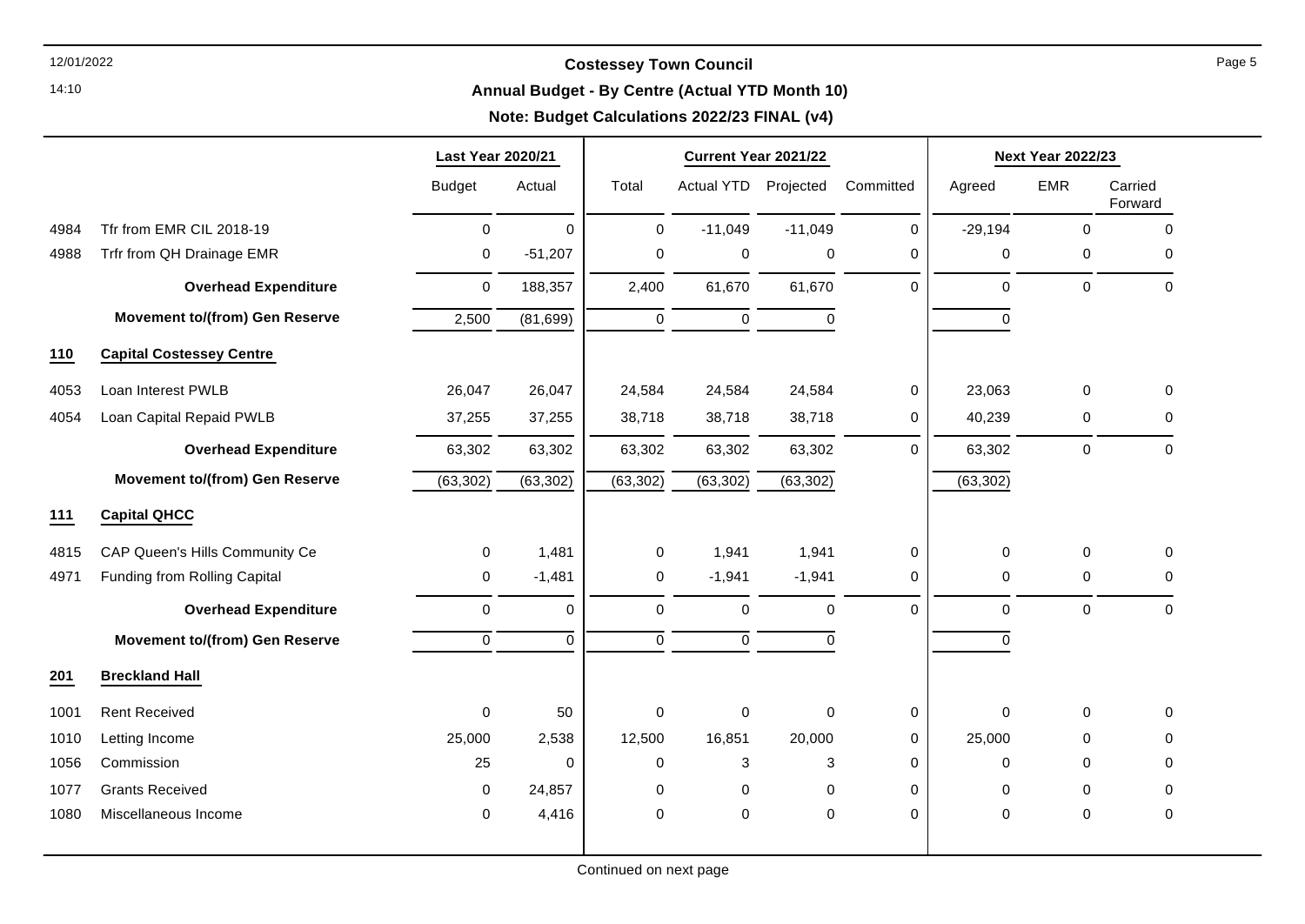14:10

#### **Annual Budget - By Centre (Actual YTD Month 10)**

### **Note: Budget Calculations 2022/23 FINAL (v4)**

┯

|      | Last Year 2020/21             |               |        |        | Current Year 2021/22 |        |             | <b>Next Year 2022/23</b> |            |                    |  |
|------|-------------------------------|---------------|--------|--------|----------------------|--------|-------------|--------------------------|------------|--------------------|--|
|      |                               | <b>Budget</b> | Actual | Total  | Actual YTD Projected |        | Committed   | Agreed                   | <b>EMR</b> | Carried<br>Forward |  |
|      | <b>Total Income</b>           | 25,025        | 31,860 | 12,500 | 16,854               | 20,003 | 0           | 25,000                   | 0          | $\mathbf 0$        |  |
| 4001 | Salaries & Wages              | 1,040         | 1,040  | 1,040  | 844                  | 1,040  | $\mathbf 0$ | 1,040                    | 0          | $\mathbf 0$        |  |
| 4011 | Rates                         | 8,900         | 8,733  | 8,800  | 6,549                | 8,734  | 0           | 9,005                    | 0          | 0                  |  |
| 4012 | Water and Drainage            | 600           | 248    | 650    | 132                  | 300    | 0           | 300                      | 0          | 0                  |  |
| 4014 | Electricity                   | 2,500         | 1,444  | 2,500  | 741                  | 2,500  | 0           | 2,500                    | 0          | $\mathbf 0$        |  |
| 4015 | Gas                           | 2,000         | 1,741  | 2,250  | 804                  | 2,250  | 0           | 2,250                    | 0          | $\mathbf 0$        |  |
| 4016 | Janitorial                    | 27,000        | 1,850  | 3,000  | 6,714                | 5,500  | 0           | 5,500                    | 0          | $\mathbf 0$        |  |
| 4017 | Health & Safety               | 100           | 117    | 300    | 34                   | 300    | 0           | 300                      | 0          | $\mathbf 0$        |  |
| 4018 | Refuse Disposal               | 1,500         | 1,092  | 1,500  | 1,092                | 1,200  | 0           | 1,500                    | 0          | $\mathbf 0$        |  |
| 4021 | Telephone & Fax               | 700           | 0      | 700    | 450                  | 600    | 0           | 600                      | 0          | $\mathbf 0$        |  |
| 4027 | Computer Software & IT        | 0             | 500    | 600    | 0                    | 600    | 0           | 600                      | 0          | 0                  |  |
| 4028 | Licences etc                  | 350           | 360    | 375    | 534                  | 1,000  | 0           | 1,000                    | 0          | 0                  |  |
| 4031 | <b>Other Advertising</b>      | 40            | 0      | 40     | 0                    | 40     | 0           | 40                       | 0          | $\mathbf 0$        |  |
| 4032 | Publicity                     | 40            | 0      | 40     | 0                    | 40     | 0           | 40                       | 0          | 0                  |  |
| 4035 | Vandalism                     | 500           | 0      | 500    | $\pmb{0}$            | 500    | 0           | 500                      | 0          | 0                  |  |
| 4036 | <b>Property Maintenance</b>   | 6,000         | 5,798  | 6,500  | 2,722                | 6,500  | 0           | 6,500                    | 0          | $\mathbf 0$        |  |
| 4037 | <b>Maintenance Contracts</b>  | 1,250         | 668    | 750    | 1,157                | 2,000  | 0           | 2,000                    | 0          | 0                  |  |
| 4039 | <b>Grounds Maintenance</b>    | 0             | 49     | 0      | 0                    | 0      | 0           | 0                        | 0          | 0                  |  |
| 4040 | <b>Equipment/Small Tools</b>  | 50            | 119    | 200    | 46                   | 200    | $\mathsf 0$ | 200                      | 0          | 0                  |  |
| 4042 | Equipment Maintenance/Running | 250           | 0      | 250    | 3                    | 250    | 0           | 250                      | 0          | $\mathbf 0$        |  |
| 4043 | Equipment (new) (under £1K)   | 250           | 5      | 250    | 0                    | 250    | 0           | 250                      | 0          | 0                  |  |
| 4050 | <b>Security Costs</b>         | 600           | 2,688  | 3,700  | 3,004                | 4,000  | $\mathsf 0$ | 4,000                    | 0          | $\mathbf 0$        |  |
| 4055 | Legal Fees                    | 500           | 0      | 500    | 0                    | 500    | 0           | 0                        | 0          | $\mathbf 0$        |  |
| 4059 | Arch/Surveyors etc            | 0             | 380    | 0      | 0                    | 0      | 0           | 0                        | 0          | 0                  |  |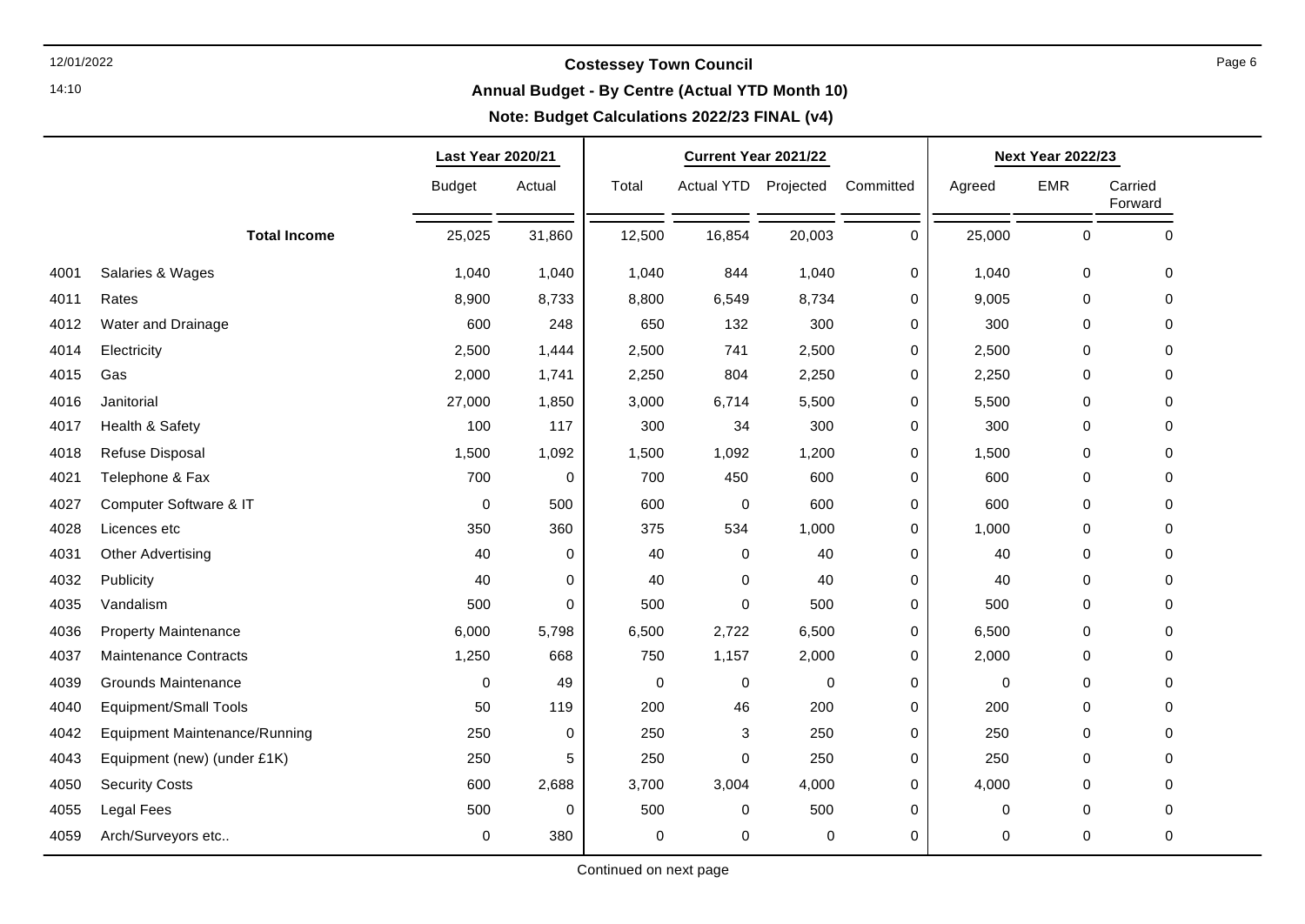14:10

#### **Annual Budget - By Centre (Actual YTD Month 10)**

# **Note: Budget Calculations 2022/23 FINAL (v4)**

|      |                                       | Last Year 2020/21   |             | Current Year 2021/22 |                      |                     |             | <b>Next Year 2022/23</b> |             |                    |
|------|---------------------------------------|---------------------|-------------|----------------------|----------------------|---------------------|-------------|--------------------------|-------------|--------------------|
|      |                                       | <b>Budget</b>       | Actual      | Total                | Actual YTD Projected |                     | Committed   | Agreed                   | <b>EMR</b>  | Carried<br>Forward |
| 4927 | Tf to EMR Property Maintenance        | $\mathsf{O}\xspace$ | 202         | $\mathsf 0$          | 0                    | $\mathsf{O}\xspace$ | $\mathbf 0$ | $\mathbf 0$              | 0           | $\mathbf 0$        |
|      | <b>Overhead Expenditure</b>           | 54,170              | 27,034      | 34,445               | 24,828               | 38,304              | $\mathbf 0$ | 38,375                   | $\pmb{0}$   | $\mathbf 0$        |
|      | <b>Movement to/(from) Gen Reserve</b> | (29, 145)           | 4,826       | (21, 945)            | (7, 974)             | (18, 301)           |             | (13, 375)                |             |                    |
| 202  | <b>Costessey Centre</b>               |                     |             |                      |                      |                     |             |                          |             |                    |
| 1010 | Letting Income                        | 54,000              | 1,172       | 27,000               | 20,653               | 27,000              | 0           | 32,000                   | $\mathbf 0$ | 0                  |
| 1053 | <b>Donations Received</b>             | $\mathbf 0$         | 500         | 0                    | 0                    | 0                   | 0           | 0                        | 0           | 0                  |
| 1056 | Commission                            | 550                 | 0           | 275                  | 285                  | 275                 | 0           | 275                      | 0           | 0                  |
| 1077 | <b>Grants Received</b>                | $\mathbf 0$         | 24,857      | $\mathbf 0$          | 0                    | $\mathbf 0$         | $\mathbf 0$ | $\mathbf 0$              | $\mathbf 0$ | 0                  |
| 1080 | Miscellaneous Income                  | $\mathbf 0$         | 20          | 0                    | 0                    | $\mathbf 0$         | $\mathbf 0$ | 0                        | 0           | 0                  |
| 1083 | Income - Insurance Claims             | $\Omega$            | 57          | $\Omega$             | $\mathbf{0}$         | $\Omega$            | $\mathbf 0$ | $\Omega$                 | $\Omega$    | $\Omega$           |
| 1084 | Deposits unclaimed                    | $\mathbf 0$         | $\mathbf 0$ | $\mathbf 0$          | $-320$               | $-320$              | $\mathbf 0$ | 0                        | 0           | 0                  |
|      | <b>Total Income</b>                   | 54,550              | 26,606      | 27,275               | 20,618               | 26,955              | $\mathbf 0$ | 32,275                   | $\mathbf 0$ | $\mathbf 0$        |
| 4006 | <b>Protective Clothing</b>            | $\mathbf 0$         | 26          | 50                   | 0                    | 50                  | $\mathbf 0$ | 50                       | 0           | 0                  |
| 4011 | Rates                                 | 18,100              | 17,839      | 18,750               | 12,973               | 17,839              | 0           | 18,400                   | $\mathbf 0$ | 0                  |
| 4012 | Water and Drainage                    | 2,000               | 1,831       | 2,000                | $-3$                 | 2,000               | $\mathbf 0$ | 2,000                    | $\Omega$    | $\Omega$           |
| 4014 | Electricity                           | 13,000              | 6,916       | 13,000               | 5,539                | 11,000              | 0           | 12,000                   | 0           | 0                  |
| 4015 | Gas                                   | 4,500               | 3,384       | 3,500                | 1,542                | 3,500               | $\mathbf 0$ | 3,500                    | 0           | 0                  |
| 4016 | Janitorial                            | 50,000              | 4,101       | 8,000                | 2,756                | 4,000               | 0           | 4,000                    | 0           | 0                  |
| 4017 | Health & Safety                       | 350                 | 234         | 500                  | 29                   | 500                 | 0           | 500                      | 0           | 0                  |
| 4018 | Refuse Disposal                       | 1,500               | 1,092       | 1,500                | 1,186                | 1,500               | 0           | 1,500                    | $\mathbf 0$ | 0                  |
| 4028 | Licences etc                          | 800                 | 453         | 1,250                | 649                  | 1,250               | 0           | 1,250                    | 0           | 0                  |
| 4032 | Publicity                             | 150                 | 0           | 150                  | 0                    | 150                 | $\mathbf 0$ | 150                      | $\mathbf 0$ | 0                  |
|      |                                       |                     |             |                      |                      |                     |             |                          |             |                    |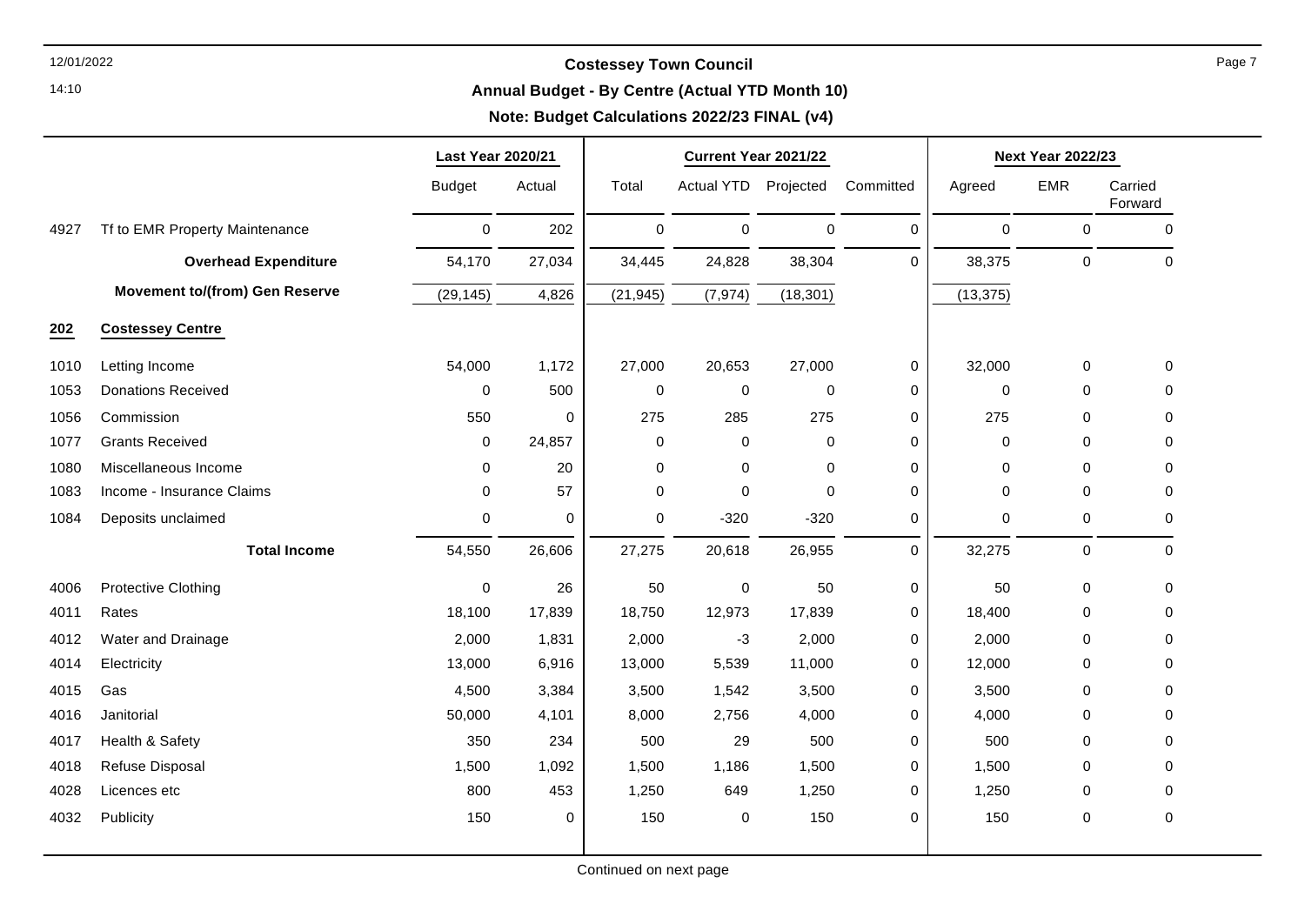14:10

### **Annual Budget - By Centre (Actual YTD Month 10)**

|      |                                       | Last Year 2020/21 |             |           | Current Year 2021/22 |                  |             |             | <b>Next Year 2022/23</b> |                    |
|------|---------------------------------------|-------------------|-------------|-----------|----------------------|------------------|-------------|-------------|--------------------------|--------------------|
|      |                                       | <b>Budget</b>     | Actual      | Total     | <b>Actual YTD</b>    | Projected        | Committed   | Agreed      | <b>EMR</b>               | Carried<br>Forward |
| 4035 | Vandalism                             | 1,000             | $\mathbf 0$ | 1,000     | $\mathbf 0$          | 1,000            | $\mathbf 0$ | 500         | $\Omega$                 | 0                  |
| 4036 | <b>Property Maintenance</b>           | 15,000            | 7,895       | 15,000    | 5,761                | 15,000           | $\Omega$    | 15,000      | $\Omega$                 | 0                  |
| 4037 | <b>Maintenance Contracts</b>          | 3,000             | 3,936       | 3,000     | 1,291                | 3,000            | $\Omega$    | 3,000       | $\mathbf 0$              | 0                  |
| 4040 | <b>Equipment/Small Tools</b>          | 1,000             | 119         | 1,000     | 11,418               | 1,000            | $\Omega$    | 1,000       | 0                        | 0                  |
| 4041 | <b>Equipment Hire</b>                 | $\mathbf 0$       | 0           | 0         | 25                   | $\mathbf 0$      | 0           | $\mathbf 0$ | $\mathbf 0$              | 0                  |
| 4042 | <b>Equipment Maintenance/Running</b>  | 1,000             | $\pmb{0}$   | 1,000     | 275                  | 1,000            | 0           | 1,000       | $\mathbf 0$              | 0                  |
| 4043 | Equipment (new) (under £1K)           | 1,000             | 5           | 1,000     | 1,197                | 1,000            | 0           | 1,000       | 0                        | 0                  |
| 4050 | <b>Security Costs</b>                 | 1,000             | 2,961       | 3,700     | 2,700                | 3,700            | 0           | 3,700       | $\mathbf 0$              | 0                  |
| 4055 | <b>Legal Fees</b>                     | 600               | $\mathbf 0$ | 600       | 304                  | 600              | $\Omega$    | $\mathbf 0$ | 0                        | 0                  |
| 4059 | Arch/Surveyors etc                    | $\Omega$          | 760         | 0         | $\mathbf 0$          | $\Omega$         | $\mathbf 0$ | $\Omega$    | 0                        | 0                  |
| 4927 | Tf to EMR Property Maintenance        | $\Omega$          | 7,105       | 0         | 0                    | $\Omega$         | $\Omega$    | $\Omega$    | $\Omega$                 | 0                  |
| 4971 | Funding from Rolling Capital          | 0                 | 0           | 0         | $-11,410$            | $-11,410$        | 0           | $\mathbf 0$ | 0                        | 0                  |
|      | <b>Overhead Expenditure</b>           | 114,000           | 58,656      | 75,000    | 36,231               | 56,679           | $\Omega$    | 68,550      | $\mathbf 0$              | $\Omega$           |
|      | <b>Movement to/(from) Gen Reserve</b> | (59, 450)         | (32,050)    | (47, 725) | (15, 613)            | (29, 724)        |             | (36, 275)   |                          |                    |
| 203  | Fete                                  |                   |             |           |                      |                  |             |             |                          |                    |
| 1054 | Costessey Fete 2022                   | 9,000             | 0           | 0         | 2,422                | 0                | 0           | 9,000       | 0                        | 0                  |
| 1055 | Costessey Fete 2021                   | 0                 | $\mathbf 0$ | 9,000     | $\pmb{0}$            | $\pmb{0}$        | 0           | 0           | 0                        | 0                  |
|      | <b>Total Income</b>                   | 9,000             | $\Omega$    | 9,000     | 2,422                | $\mathbf 0$      | $\Omega$    | 9,000       | $\mathbf 0$              | 0                  |
| 4154 | Costessey Fete 2022                   | 12,000            | 0           | 0         | 1,213                | $\mathbf 0$      | $\mathbf 0$ | 14,500      | $\mathbf 0$              | 0                  |
| 4155 | Costessey Fete 2021                   | 0                 | $\mathbf 0$ | 12,000    | $\pmb{0}$            | $\mathbf 0$      | $\mathbf 0$ | $\mathbf 0$ | 0                        | 0                  |
|      | <b>Overhead Expenditure</b>           | 12,000            | $\mathbf 0$ | 12,000    | 1,213                | $\boldsymbol{0}$ | $\mathbf 0$ | 14,500      | 0                        | 0                  |
|      | <b>Movement to/(from) Gen Reserve</b> | (3,000)           | $\Omega$    | (3,000)   | 1,209                | $\mathbf 0$      |             | (5,500)     |                          |                    |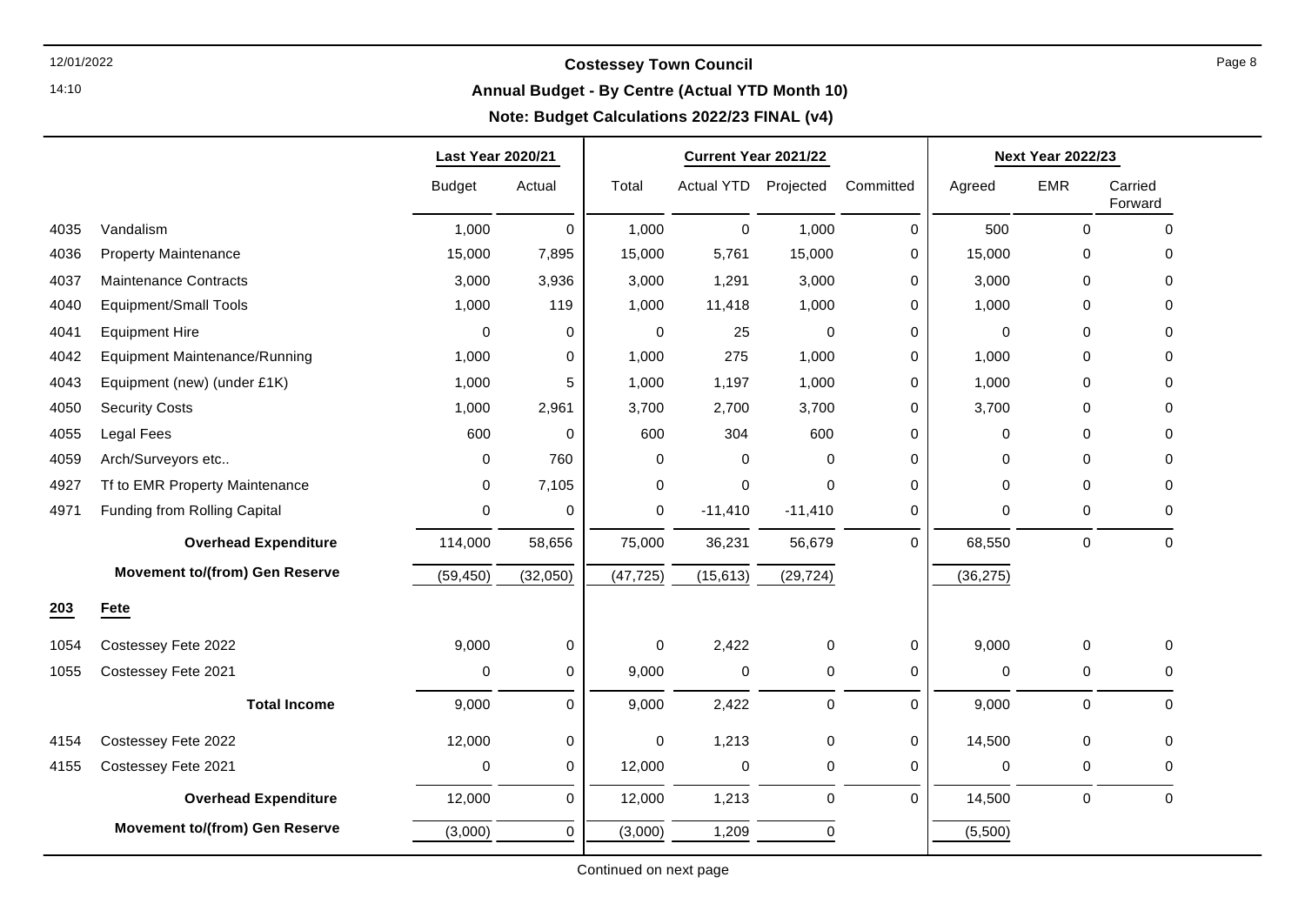14:10

#### **Annual Budget - By Centre (Actual YTD Month 10)**

#### **Note: Budget Calculations 2022/23 FINAL (v4)**

|      |                                       | <b>Last Year 2020/21</b> |             |             | Current Year 2021/22 |                  |           |             | <b>Next Year 2022/23</b> |                    |
|------|---------------------------------------|--------------------------|-------------|-------------|----------------------|------------------|-----------|-------------|--------------------------|--------------------|
|      |                                       | <b>Budget</b>            | Actual      | Total       | Actual YTD Projected |                  | Committed | Agreed      | <b>EMR</b>               | Carried<br>Forward |
| 205  | <b>Queen's Hills Community Centre</b> |                          |             |             |                      |                  |           |             |                          |                    |
| 1002 | <b>Expenses Recovered</b>             | $\mathbf 0$              | 100         | $\mathbf 0$ | $\mathbf 0$          | $\pmb{0}$        | 0         | $\pmb{0}$   | $\mathsf 0$              | 0                  |
| 1010 | Letting Income                        | 23,000                   | 1,154       | 11,500      | 11,330               | 15,000           | 0         | 20,000      | 0                        | 0                  |
| 1053 | <b>Donations Received</b>             | 0                        | 0           | 0           | 400                  | 400              | 0         | 0           | 0                        | $\mathbf 0$        |
| 1056 | Commission                            | 50                       | $\Omega$    | 50          | 21                   | 25               | 0         | 50          | $\mathbf 0$              | $\mathbf 0$        |
| 1077 | <b>Grants Received</b>                | $\pmb{0}$                | 17,407      | $\mathbf 0$ | $\mathbf 0$          | 400              | 0         | $\pmb{0}$   | 0                        | $\pmb{0}$          |
| 1080 | Miscellaneous Income                  | $\pmb{0}$                | 160         | 0           | 0                    | $\pmb{0}$        | 0         | 0           | 0                        | 0                  |
|      | <b>Total Income</b>                   | 23,050                   | 18,822      | 11,550      | 11,751               | 15,825           | $\pmb{0}$ | 20,050      | 0                        | $\mathbf 0$        |
| 4011 | Rates                                 | 5,700                    | 5,614       | 5,900       | 4,210                | 5,614            | 0         | 5,800       | 0                        | 0                  |
| 4012 | Water and Drainage                    | 500                      | 1,155       | 2,000       | 160                  | 1,200            | 0         | 1,200       | 0                        | $\mathbf 0$        |
| 4014 | Electricity                           | 10,500                   | 6,058       | 10,500      | 5,938                | 9,000            | 0         | 10,500      | $\mathbf 0$              | $\mathbf 0$        |
| 4016 | Janitorial                            | 26,000                   | 1,724       | 3,000       | 1,673                | 2,500            | 0         | 2,500       | 0                        | 0                  |
| 4017 | Health & Safety                       | 200                      | 117         | 250         | 14                   | 250              | 0         | 250         | 0                        | $\mathbf 0$        |
| 4018 | Refuse Disposal                       | 800                      | 702         | 825         | 702                  | 710              | 0         | 825         | 0                        | 0                  |
| 4021 | Telephone & Fax                       | $\mathbf 0$              | 0           | 575         | $\mathbf 0$          | $\boldsymbol{0}$ | 0         | $\mathbf 0$ | 0                        | $\Omega$           |
| 4028 | Licences etc                          | 500                      | 228         | 500         | 229                  | 500              | 0         | 500         | 0                        | $\mathbf 0$        |
| 4031 | <b>Other Advertising</b>              | 50                       | $\mathbf 0$ | 50          | $\Omega$             | 50               | 0         | 50          | 0                        | $\mathbf 0$        |
| 4032 | Publicity                             | 50                       | 0           | 50          | $\Omega$             | 50               | 0         | 50          | 0                        | $\mathbf 0$        |
| 4035 | Vandalism                             | 500                      | $\mathbf 0$ | 500         | 19                   | 500              | 0         | 500         | 0                        | 0                  |
| 4036 | <b>Property Maintenance</b>           | 3,000                    | 6,034       | 3,000       | 5,129                | 4,500            | 0         | 4,500       | 0                        | $\mathbf 0$        |
| 4037 | <b>Maintenance Contracts</b>          | 2,500                    | 649         | 2,500       | 2,041                | 2,500            | 0         | 2,500       | $\mathbf 0$              | $\mathbf 0$        |
| 4040 | Equipment/Small Tools                 | 100                      | 119         | 150         | 19                   | 150              | 0         | 150         | 0                        | 0                  |
| 4041 | <b>Equipment Hire</b>                 | $\mathbf 0$              | 0           | 0           | 171                  | 146              | 0         | 0           | 0                        | $\pmb{0}$          |
|      |                                       |                          |             |             |                      |                  |           |             |                          |                    |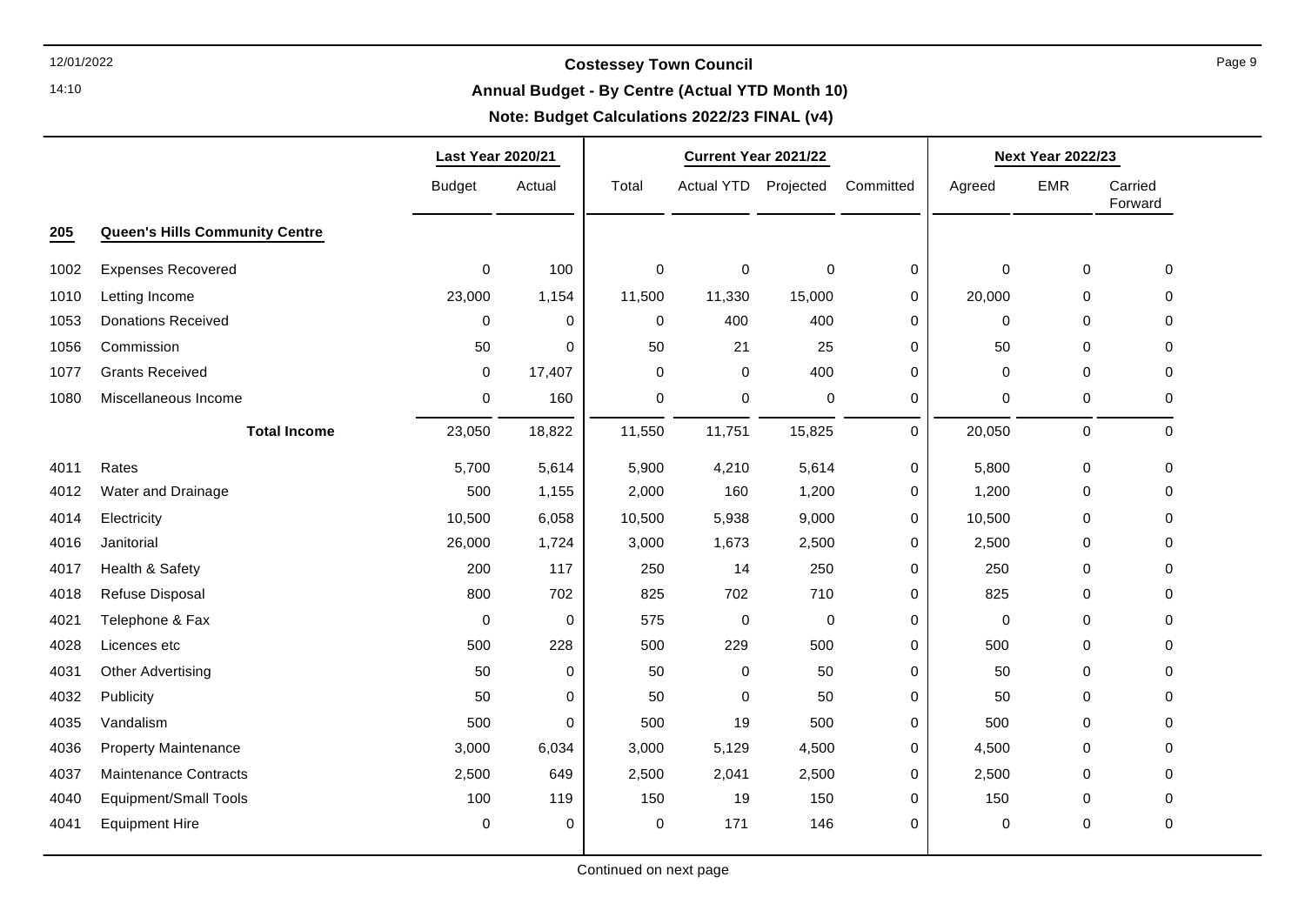14:10

### **Annual Budget - By Centre (Actual YTD Month 10)**

┯

### **Note: Budget Calculations 2022/23 FINAL (v4)**

⊤

|      |                                       | <b>Last Year 2020/21</b> |             |                     | Current Year 2021/22 |             |             |             | <b>Next Year 2022/23</b> |                    |
|------|---------------------------------------|--------------------------|-------------|---------------------|----------------------|-------------|-------------|-------------|--------------------------|--------------------|
|      |                                       | <b>Budget</b>            | Actual      | Total               | Actual YTD Projected |             | Committed   | Agreed      | <b>EMR</b>               | Carried<br>Forward |
| 4042 | <b>Equipment Maintenance/Running</b>  | 550                      | $\mathbf 0$ | 500                 | 3                    | 500         | $\mathbf 0$ | 500         | $\mathbf 0$              | $\mathbf 0$        |
| 4043 | Equipment (new) (under £1K)           | 100                      | 0           | 100                 | 44                   | 100         | $\mathbf 0$ | 100         | $\mathbf 0$              | 0                  |
| 4050 | <b>Security Costs</b>                 | 500                      | 330         | 1,000               | 165                  | 250         | $\mathbf 0$ | 250         | $\Omega$                 | $\Omega$           |
| 4055 | <b>Legal Fees</b>                     | 500                      | 0           | 500                 | $\pmb{0}$            | 500         | $\mathbf 0$ | $\mathbf 0$ | $\mathbf 0$              | 0                  |
| 4059 | Arch/Surveyors etc                    | 0                        | 380         | 0                   | 0                    | $\Omega$    | 0           | $\mathbf 0$ | $\Omega$                 | 0                  |
| 4977 | Tfr fr Property Maintenance Fd        | 0                        | $-3,034$    | 0                   | 0                    | $\mathbf 0$ | $\mathbf 0$ | $\mathbf 0$ | $\mathbf 0$              | 0                  |
|      | <b>Overhead Expenditure</b>           | 52,050                   | 20,076      | 31,900              | 20,516               | 29,020      | $\Omega$    | 30,175      | $\mathbf 0$              | $\mathbf 0$        |
|      | <b>Movement to/(from) Gen Reserve</b> | (29,000)                 | (1, 254)    | (20, 350)           | (8, 765)             | (13, 195)   |             | (10, 125)   |                          |                    |
| 211  | <b>Breckland Recreation Grd</b>       |                          |             |                     |                      |             |             |             |                          |                    |
| 1020 | Pitch Hire Fees                       | 0                        | 0           | $\mathsf{O}\xspace$ | 918                  | 918         | $\mathbf 0$ | 1,000       | $\pmb{0}$                | 0                  |
|      | <b>Total Income</b>                   | 0                        | 0           | $\mathbf 0$         | 918                  | 918         | $\Omega$    | 1,000       | 0                        | $\mathbf 0$        |
| 4017 | Health & Safety                       | 0                        | 5           | 150                 | $\pmb{0}$            | 150         | 0           | 150         | $\mathbf 0$              | 0                  |
| 4018 | Refuse Disposal                       | 0                        | 0           | $\mathbf 0$         | 48                   | 48          | 0           | $\mathbf 0$ | $\mathbf 0$              | 0                  |
| 4035 | Vandalism                             | 1,000                    | 0           | 1,000               | $\pmb{0}$            | 1,000       | $\Omega$    | 500         | $\Omega$                 | $\Omega$           |
| 4036 | <b>Property Maintenance</b>           | 75                       | 0           | 75                  | 75                   | 75          | $\mathbf 0$ | 75          | $\mathbf 0$              | 0                  |
| 4037 | <b>Maintenance Contracts</b>          | 550                      | 0           | 550                 | $\mathbf 0$          | 550         | 0           | 550         | $\Omega$                 | 0                  |
| 4039 | <b>Grounds Maintenance</b>            | 6,500                    | 2,921       | 6,500               | 1,624                | 6,500       | 0           | 6,500       | $\Omega$                 | 0                  |
| 4040 | <b>Equipment/Small Tools</b>          | 500                      | $\mathbf 0$ | 500                 | $\mathbf 0$          | 500         | $\mathbf 0$ | 500         | $\mathbf 0$              | 0                  |
| 4041 | <b>Equipment Hire</b>                 | 0                        | 160         | 150                 | $\mathbf 0$          | 150         | $\mathbf 0$ | 150         | $\Omega$                 | $\Omega$           |
| 4042 | Equipment Maintenance/Running         | 150                      | 0           | 150                 | 24                   | 150         | 0           | 150         | $\Omega$                 | 0                  |
| 4043 | Equipment (new) (under £1K)           | 50                       | 0           | 50                  | 0                    | 50          | $\mathbf 0$ | 50          | $\mathbf 0$              | 0                  |
| 4053 | Loan Interest PWLB                    | 1,605                    | 1,605       | 1,353               | 1,353                | 1,353       | 0           | 1,100       | $\mathbf 0$              | 0                  |
|      |                                       |                          |             |                     |                      |             |             |             |                          |                    |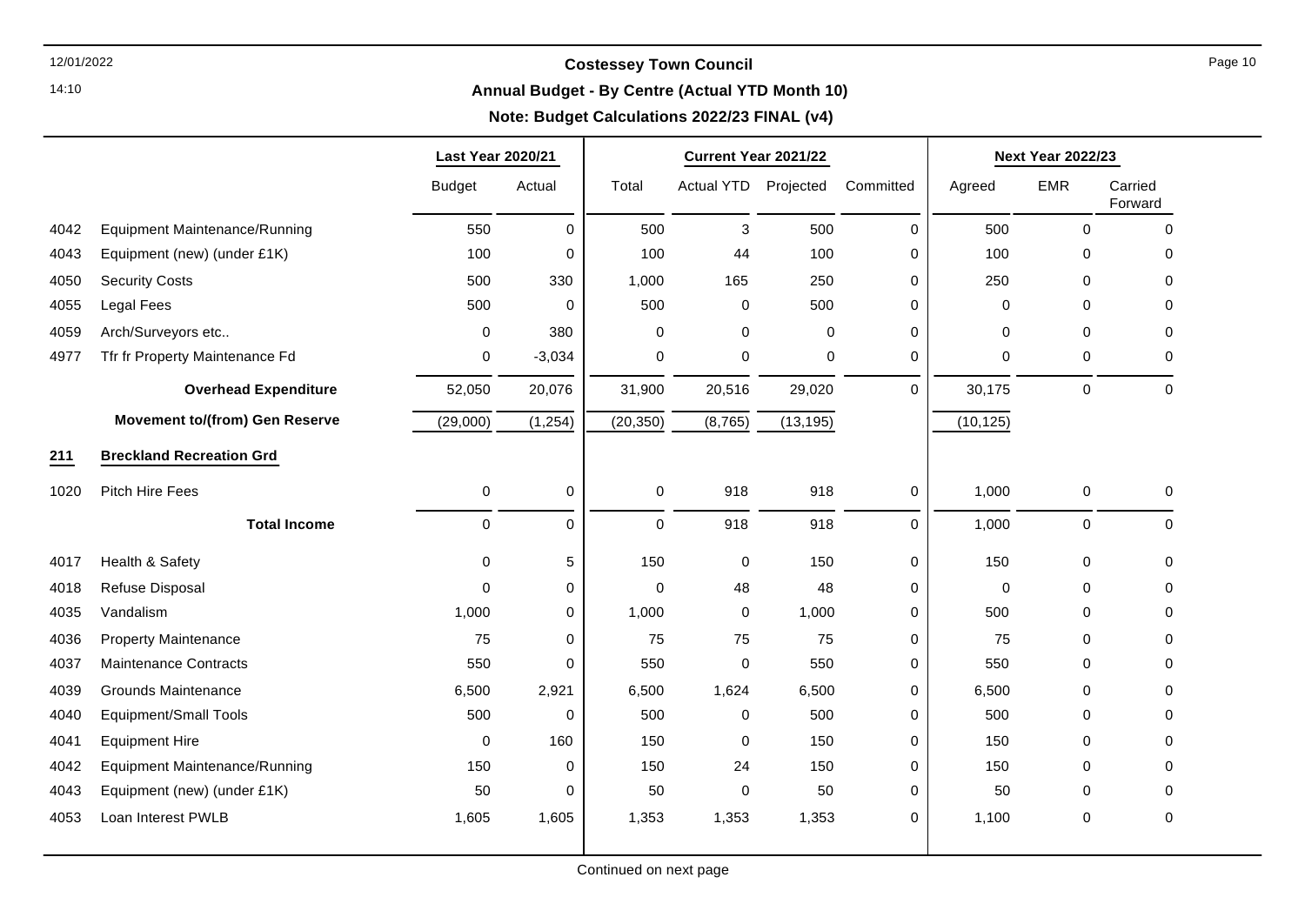14:10

#### **Annual Budget - By Centre (Actual YTD Month 10)**

### **Note: Budget Calculations 2022/23 FINAL (v4)**

|      |                                       | Last Year 2020/21 |                         | Current Year 2021/22 |             |           |           | <b>Next Year 2022/23</b> |             |                    |
|------|---------------------------------------|-------------------|-------------------------|----------------------|-------------|-----------|-----------|--------------------------|-------------|--------------------|
|      |                                       | <b>Budget</b>     | Actual                  | Total                | Actual YTD  | Projected | Committed | Agreed                   | <b>EMR</b>  | Carried<br>Forward |
| 4054 | Loan Capital Repaid PWLB              | 5,868             | 5,868                   | 6,120                | 6,120       | 6,120     | 0         | 6,383                    | $\mathbf 0$ | $\mathbf 0$        |
| 4060 | <b>Other Professional Fees</b>        | 0                 | 63                      | 100                  | 0           | 100       | 0         | 100                      | 0           | 0                  |
|      | <b>Overhead Expenditure</b>           | 16,298            | 10,621                  | 16,698               | 9,242       | 16,746    | $\Omega$  | 16,208                   | $\mathbf 0$ | $\mathbf 0$        |
|      | <b>Movement to/(from) Gen Reserve</b> | (16, 298)         | (10,621)                | (16, 698)            | (8, 324)    | (15, 828) |           | (15, 208)                |             |                    |
| 212  | <b>Longwater Lane Recr'n Ground</b>   |                   |                         |                      |             |           |           |                          |             |                    |
| 1010 | Letting Income                        | 125               | 0                       | 75                   | $\pmb{0}$   | 75        | 0         | 75                       | $\mathbf 0$ | $\mathbf 0$        |
| 1020 | Pitch Hire Fees                       | 2,900             | 0                       | 1,450                | 3,185       | 1,450     | 0         | 2,000                    | 0           | 0                  |
|      | <b>Total Income</b>                   | 3,025             | $\Omega$                | 1,525                | 3,185       | 1,525     | $\Omega$  | 2,075                    | $\mathbf 0$ | $\mathbf 0$        |
| 4016 | Janitorial                            | $\mathbf 0$       | $\overline{\mathbf{c}}$ | 500                  | 0           | $\pmb{0}$ | 0         | 0                        | 0           | 0                  |
| 4017 | Health & Safety                       | 50                | 80                      | 50                   | 6           | 50        | 0         | 50                       | $\Omega$    | 0                  |
| 4018 | Refuse Disposal                       | $\Omega$          | 0                       | 0                    | 48          | 50        | 0         | 0                        | $\Omega$    | $\Omega$           |
| 4028 | Licences etc                          | $\mathbf 0$       | 13                      | 50                   | 0           | 50        | 0         | 50                       | $\mathbf 0$ | $\pmb{0}$          |
| 4035 | Vandalism                             | 100               | 0                       | 100                  | $\mathbf 0$ | 100       | 0         | 100                      | 0           | 0                  |
| 4036 | <b>Property Maintenance</b>           | 200               | 295                     | 600                  | 207         | 600       | 0         | 600                      | $\Omega$    | $\Omega$           |
| 4037 | <b>Maintenance Contracts</b>          | 550               | 0                       | 600                  | $\pmb{0}$   | 600       | 0         | 600                      | $\Omega$    | 0                  |
| 4039 | <b>Grounds Maintenance</b>            | 4,000             | 2,922                   | 4,000                | 6,308       | 4,000     | 0         | 4,000                    | $\Omega$    | $\Omega$           |
| 4040 | <b>Equipment/Small Tools</b>          | 100               | 0                       | 100                  | 48          | 100       | 0         | 100                      | $\Omega$    | $\Omega$           |
| 4041 | <b>Equipment Hire</b>                 | $\mathbf 0$       | 160                     | 200                  | 204         | 200       | 0         | 200                      | $\Omega$    | 0                  |
| 4042 | <b>Equipment Maintenance/Running</b>  | 500               | 388                     | 600                  | 152         | 600       | 0         | 600                      | $\Omega$    | $\Omega$           |
| 4048 | Plants. Shrubs & Trees                | 100               | 0                       | 100                  | 0           | 100       | 0         | 100                      | $\Omega$    | $\Omega$           |
| 4059 | Arch/Surveyors etc                    | 0                 | 190                     | 0                    | 0           | 0         | 0         | 0                        | $\Omega$    | 0                  |
| 4060 | <b>Other Professional Fees</b>        | $\mathbf 0$       | 125                     | 250                  | $\mathbf 0$ | 250       | 0         | 250                      | $\mathbf 0$ | $\mathbf 0$        |
|      |                                       |                   |                         |                      |             |           |           |                          |             |                    |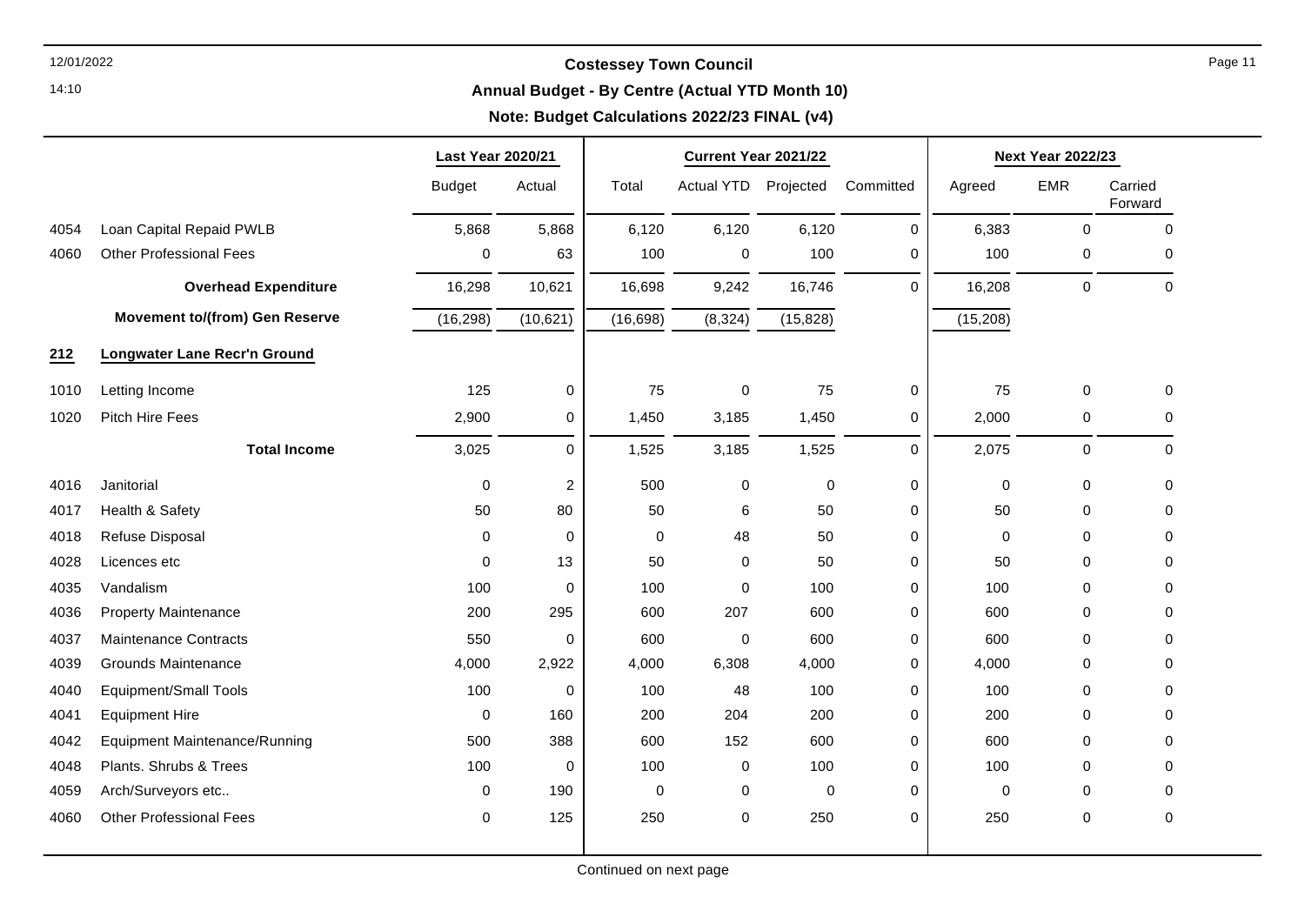14:10

#### **Annual Budget - By Centre (Actual YTD Month 10)**

|      |                                         | Last Year 2020/21 |             | Current Year 2021/22 |                     |           |             |             | <b>Next Year 2022/23</b> |                    |
|------|-----------------------------------------|-------------------|-------------|----------------------|---------------------|-----------|-------------|-------------|--------------------------|--------------------|
|      |                                         | <b>Budget</b>     | Actual      | Total                | <b>Actual YTD</b>   | Projected | Committed   | Agreed      | <b>EMR</b>               | Carried<br>Forward |
|      | <b>Overhead Expenditure</b>             | 5,600             | 4,174       | 7,150                | 6,972               | 6,700     | $\Omega$    | 6,650       | $\mathbf 0$              | $\mathbf 0$        |
|      | <b>Movement to/(from) Gen Reserve</b>   | (2, 575)          | (4, 174)    | (5,625)              | (3,787)             | (5, 175)  |             | (4, 575)    |                          |                    |
| 215  | <b>Queens Hill Recreation Areas</b>     |                   |             |                      |                     |           |             |             |                          |                    |
| 4037 | <b>Maintenance Contracts</b>            | 500               | $\pmb{0}$   | 500                  | $\mathsf{O}\xspace$ | 500       | 0           | 500         | $\pmb{0}$                | $\mathbf 0$        |
| 4040 | <b>Equipment/Small Tools</b>            | $\Omega$          | $\mathbf 0$ | 0                    | 6                   | 150       | 0           | 150         | $\mathbf 0$              | $\mathbf 0$        |
| 4043 | Equipment (new) (under £1K)             | 50                | 0           | 50                   | 0                   | 50        | $\mathbf 0$ | 50          | $\mathbf 0$              | 0                  |
| 4055 | Legal Fees                              | 1,000             | 0           | 1,000                | $\pmb{0}$           | 1,000     | 0           | 0           | $\pmb{0}$                | 0                  |
|      | <b>Overhead Expenditure</b>             | 1,550             | $\mathbf 0$ | 1,550                | 6                   | 1,700     | $\Omega$    | 700         | $\mathbf 0$              | $\mathbf 0$        |
|      | <b>Movement to/(from) Gen Reserve</b>   | (1, 550)          | $\Omega$    | (1, 550)             | $\overline{(6)}$    | (1,700)   |             | (700)       |                          |                    |
| 221  | <b>Cemetery &amp; Closed Churchyard</b> |                   |             |                      |                     |           |             |             |                          |                    |
| 1001 | <b>Rent Received</b>                    | 0                 | $\mathbf 0$ | 0                    | 50                  | $\Omega$  | 0           | $\mathbf 0$ | $\mathbf 0$              | 0                  |
| 1030 | <b>Burial Fees</b>                      | 6,250             | 7,796       | 6,250                | 3,806               | 7,500     | $\mathbf 0$ | 7,500       | $\mathbf 0$              | $\mathbf 0$        |
| 1031 | <b>Memorial Fees</b>                    | 3,250             | 2,630       | 3,000                | 3,022               | 3,000     | 0           | 3,000       | $\mathbf 0$              | $\mathbf 0$        |
| 1033 | Purchase of Exclusive Rights            | 20,000            | 18,395      | 15,000               | 4,885               | 15,000    | 0           | 15,000      | 0                        | 0                  |
| 1086 | Sale of miscanthus crop                 | 0                 | 450         | 500                  | 659                 | 659       | $\mathbf 0$ | 500         | $\pmb{0}$                | $\mathbf 0$        |
|      | <b>Total Income</b>                     | 29,500            | 29,271      | 24,750               | 12,422              | 26,159    | $\mathbf 0$ | 26,000      | $\mathbf 0$              | $\mathbf 0$        |
| 4011 | Rates                                   | 700               | 755         | 795                  | 581                 | 773       | 0           | 800         | 0                        | $\mathbf 0$        |
| 4012 | Water and Drainage                      | 75                | 87          | 75                   | $\pmb{0}$           | 75        | $\mathbf 0$ | 75          | $\mathbf 0$              | $\mathbf 0$        |
| 4014 | Electricity                             | 100               | 110         | 125                  | 83                  | 125       | 0           | 125         | $\mathbf 0$              | $\mathbf 0$        |
| 4017 | Health & Safety                         | 50                | $\mathbf 0$ | 50                   | $\pmb{0}$           | 50        | $\mathbf 0$ | 50          | 0                        | $\mathbf 0$        |
| 4018 | Refuse Disposal                         | 800               | 850         | 1,500                | 1,210               | 1,000     | 0           | 1,000       | 0                        | 0                  |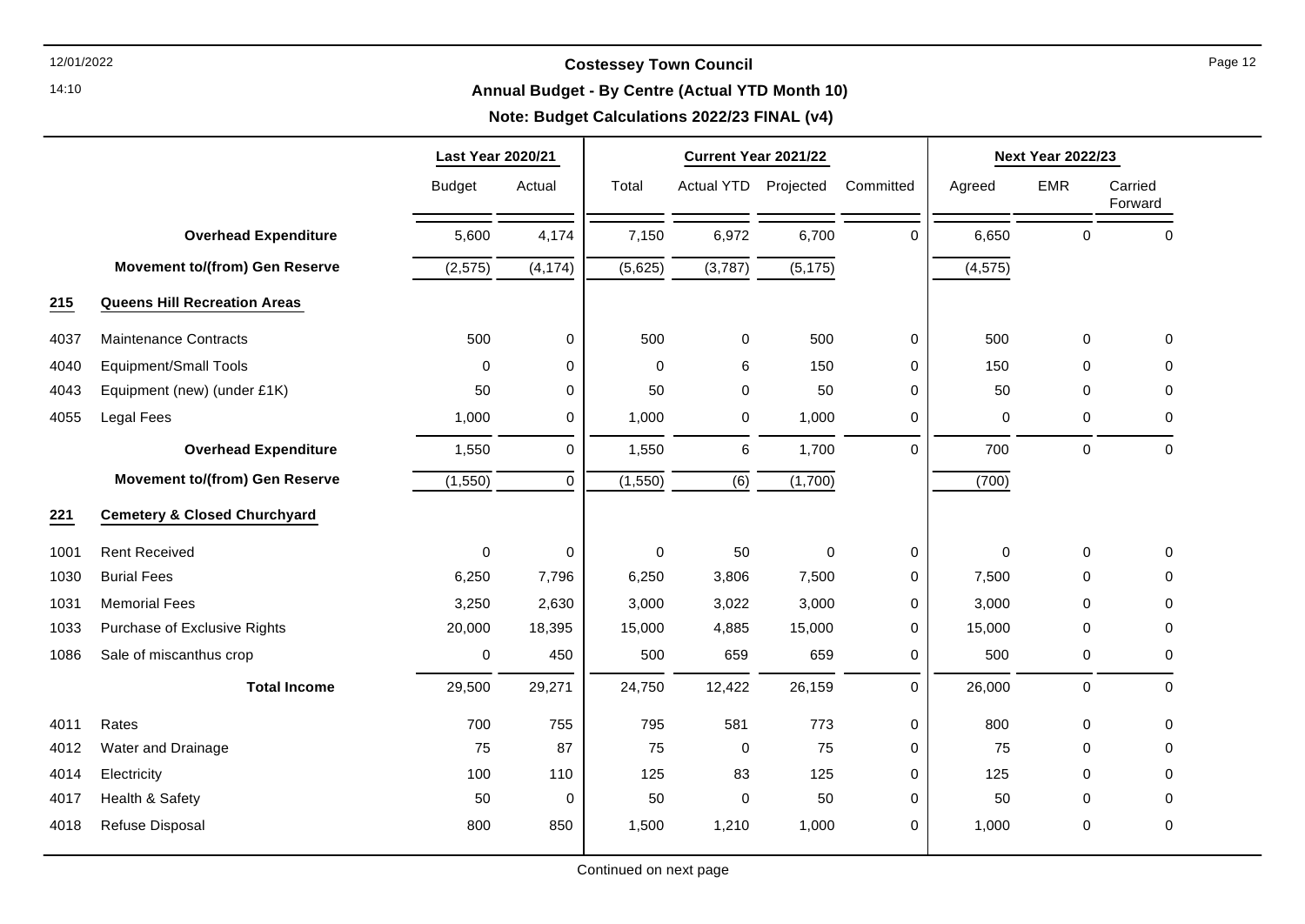14:10

### **Annual Budget - By Centre (Actual YTD Month 10)**

┯

### **Note: Budget Calculations 2022/23 FINAL (v4)**

┯

|      |                                       | Last Year 2020/21 |        |             | Current Year 2021/22 |          |             | <b>Next Year 2022/23</b> |                     |                    |
|------|---------------------------------------|-------------------|--------|-------------|----------------------|----------|-------------|--------------------------|---------------------|--------------------|
|      |                                       | <b>Budget</b>     | Actual | Total       | Actual YTD Projected |          | Committed   | Agreed                   | <b>EMR</b>          | Carried<br>Forward |
| 4020 | <b>Misc Establishment Costs</b>       | 125               | 0      | 250         | $\pmb{0}$            | 250      | $\pmb{0}$   | 250                      | $\pmb{0}$           | $\mathbf 0$        |
| 4023 | <b>Stationery &amp; Printing</b>      | $\mathbf 0$       | 0      | $\mathbf 0$ | 682                  | 682      | 0           | $\mathbf 0$              | 0                   | 0                  |
| 4035 | Vandalism                             | 250               | 0      | 250         | 0                    | 250      | 0           | 250                      | $\Omega$            | $\Omega$           |
| 4036 | <b>Property Maintenance</b>           | 750               | 0      | 750         | 0                    | 750      | 0           | 750                      | 0                   | 0                  |
| 4037 | <b>Maintenance Contracts</b>          | 100               | 46     | 100         | 48                   | 100      | 0           | 100                      | $\Omega$            | 0                  |
| 4039 | <b>Grounds Maintenance</b>            | 3,000             | 3,957  | 5,000       | 3,204                | 5,000    | 0           | 5,000                    | $\mathbf 0$         | $\Omega$           |
| 4040 | <b>Equipment/Small Tools</b>          | 40                | 0      | 40          | 15                   | 40       | 0           | 40                       | $\mathbf 0$         | 0                  |
| 4041 | <b>Equipment Hire</b>                 | 250               | 50     | 250         | 0                    | 250      | 0           | 250                      | $\mathbf 0$         | 0                  |
| 4042 | <b>Equipment Maintenance/Running</b>  | 150               | 0      | 150         | 0                    | 150      | 0           | 150                      | 0                   | $\mathbf 0$        |
| 4048 | Plants. Shrubs & Trees                | 50                | 0      | 50          | 0                    | 50       | 0           | 50                       | 0                   | 0                  |
| 4050 | <b>Security Costs</b>                 | $\mathbf 0$       | 2,711  | 3,700       | 3,006                | 3,700    | 0           | 3,700                    | $\mathbf 0$         | $\mathbf 0$        |
| 4055 | Legal Fees                            | 100               | 0      | 100         | 0                    | 100      | 0           | $\mathbf 0$              | 0                   | 0                  |
| 4059 | Arch/Surveyors etc                    | $\Omega$          | 190    | $\mathbf 0$ | 0                    | $\Omega$ | $\Omega$    | $\Omega$                 | $\Omega$            | $\Omega$           |
| 4060 | <b>Other Professional Fees</b>        | 0                 | 252    | 350         | 0                    | 350      | 0           | 350                      | $\mathbf 0$         | 0                  |
|      | <b>Overhead Expenditure</b>           | 6,540             | 9,008  | 13,535      | 8,829                | 13,695   | $\Omega$    | 12,940                   | $\mathsf{O}\xspace$ | $\Omega$           |
|      | <b>Movement to/(from) Gen Reserve</b> | 22,960            | 20,263 | 11,215      | 3,592                | 12,464   |             | 13,060                   |                     |                    |
| 231  | <b>Allotments</b>                     |                   |        |             |                      |          |             |                          |                     |                    |
| 1001 | <b>Rent Received</b>                  | 1,200             | 340    | 1,200       | 1,366                | 1,366    | 0           | 1,200                    | $\boldsymbol{0}$    | 0                  |
|      | <b>Total Income</b>                   | 1,200             | 340    | 1,200       | 1,366                | 1,366    | $\mathbf 0$ | 1,200                    | $\mathbf 0$         | $\Omega$           |
| 4013 | Rent                                  | 750               | 0      | 900         | 0                    | 900      | 0           | 900                      | $\mathbf 0$         | $\mathbf 0$        |
| 4022 | Postage                               | 25                | 0      | 25          | 0                    | 25       | 0           | 25                       | 0                   | $\mathbf 0$        |
| 4039 | <b>Grounds Maintenance</b>            | $\mathbf 0$       | 0      | 0           | 36                   | 100      | 0           | 100                      | $\mathbf 0$         | $\mathbf 0$        |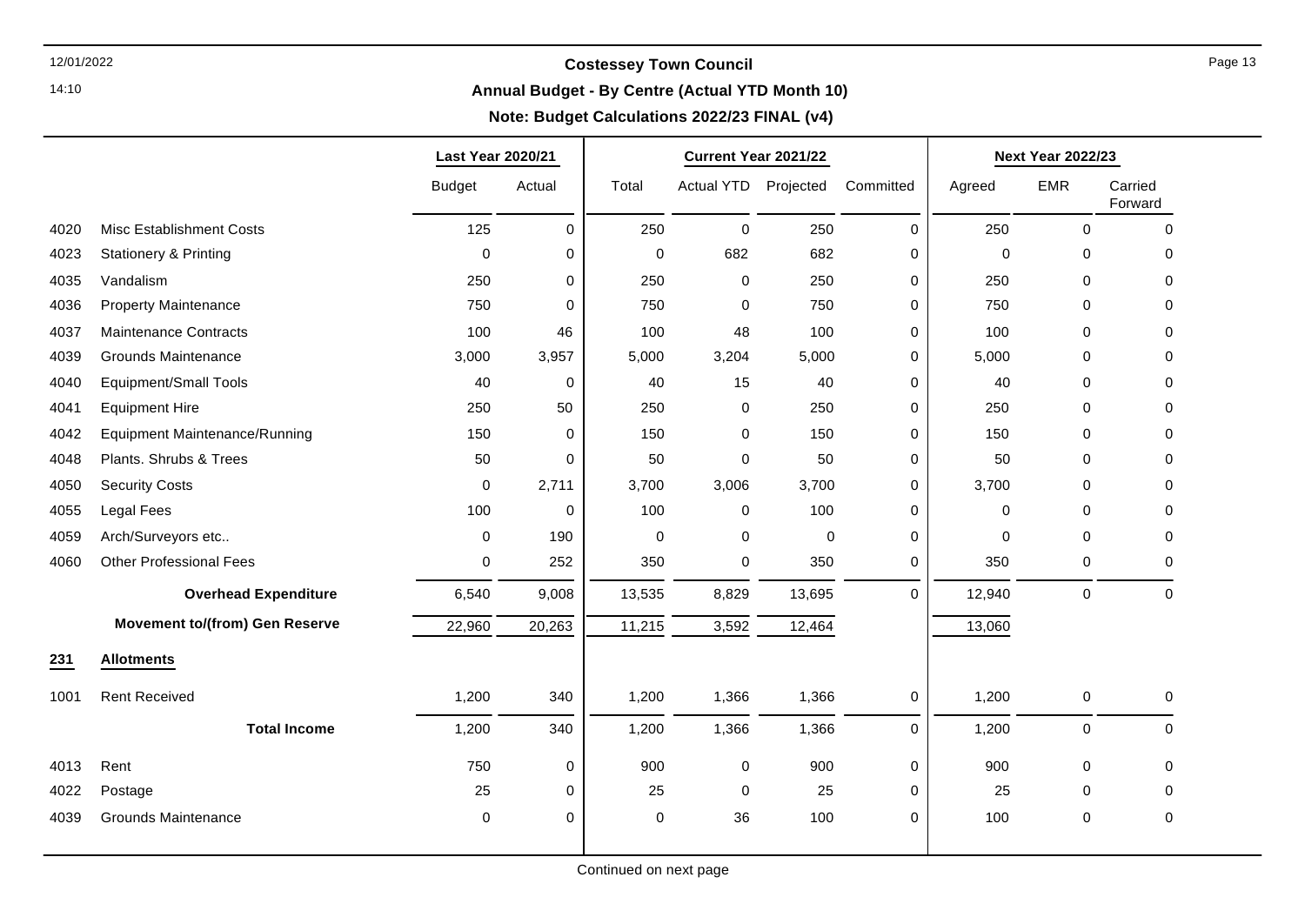14:10

#### **Annual Budget - By Centre (Actual YTD Month 10)**

|      |                                       | Last Year 2020/21 |          | Current Year 2021/22 |                   |           |                     | <b>Next Year 2022/23</b> |             |                    |
|------|---------------------------------------|-------------------|----------|----------------------|-------------------|-----------|---------------------|--------------------------|-------------|--------------------|
|      |                                       | <b>Budget</b>     | Actual   | Total                | <b>Actual YTD</b> | Projected | Committed           | Agreed                   | <b>EMR</b>  | Carried<br>Forward |
|      | <b>Overhead Expenditure</b>           | 775               | $\Omega$ | 925                  | 36                | 1,025     | $\Omega$            | 1,025                    | $\mathbf 0$ | 0                  |
|      | <b>Movement to/(from) Gen Reserve</b> | 425               | 340      | 275                  | 1,330             | 341       |                     | 175                      |             |                    |
| 241  | <b>Open Spaces</b>                    |                   |          |                      |                   |           |                     |                          |             |                    |
| 1040 | Sale of Timber                        | 0                 | 4,768    | 0                    | $\mathbf 0$       | $\Omega$  | $\mathbf 0$         | $\mathbf 0$              | $\mathbf 0$ | $\mathbf 0$        |
| 1060 | <b>Grass Cutting Agency Income</b>    | 13,600            | 13,832   | 13,500               | 13,083            | 14,000    | 0                   | 14,500                   | 0           | $\Omega$           |
|      | <b>Total Income</b>                   | 13,600            | 18,600   | 13,500               | 13,083            | 14,000    | $\mathsf{O}\xspace$ | 14,500                   | $\mathbf 0$ | 0                  |
| 4012 | Water and Drainage                    | 16                | 30       | 15                   | 0                 | 30        | 0                   | 30                       | $\mathbf 0$ | 0                  |
| 4017 | Health & Safety                       | $\Omega$          | 5        | 25                   | $\Omega$          | 25        | $\mathbf 0$         | 25                       | 0           | $\Omega$           |
| 4018 | Refuse Disposal                       | 0                 | 0        | 0                    | 273               | 500       | $\mathbf 0$         | 500                      | 0           | $\mathbf 0$        |
| 4036 | <b>Property Maintenance</b>           | 600               | 253      | 600                  | 1,935             | 2,000     | $\mathbf 0$         | 2,000                    | 0           | 0                  |
| 4037 | <b>Maintenance Contracts</b>          | 700               | 0        | 700                  | $\mathbf 0$       | 700       | $\mathbf 0$         | 700                      | 0           | $\Omega$           |
| 4039 | <b>Grounds Maintenance</b>            | 13,600            | 8,401    | 13,600               | 10,519            | 13,600    | 0                   | 13,600                   | 0           | 0                  |
| 4049 | Dog Hygiene                           | 4,500             | 4,310    | 4,500                | 492               | 4,400     | $\mathbf 0$         | 4,500                    | 0           | 0                  |
| 4055 | Legal Fees                            | 1,000             | 0        | 1,000                | 0                 | 1,000     | $\mathbf 0$         | 0                        | 0           | $\Omega$           |
| 4060 | <b>Other Professional Fees</b>        | 0                 | 63       | 0                    | 0                 | 0         | 0                   | 0                        | 0           | 0                  |
|      | <b>Overhead Expenditure</b>           | 20,416            | 13,061   | 20,440               | 13,219            | 22,255    | $\mathbf 0$         | 21,355                   | $\mathbf 0$ | $\mathbf 0$        |
|      | <b>Movement to/(from) Gen Reserve</b> | (6, 816)          | 5,539    | (6,940)              | (136)             | (8, 255)  |                     | (6, 855)                 |             |                    |
| 251  | <b>Street Furniture</b>               |                   |          |                      |                   |           |                     |                          |             |                    |
| 4016 | Janitorial                            | 2,000             | 0        | 2,000                | $\pmb{0}$         | 2,000     | 0                   | 2,000                    | $\mathbf 0$ | 0                  |
| 4035 | Vandalism                             | 1,000             | 0        | 1,000                | 880               | 1,000     | $\mathbf 0$         | 1,000                    | 0           | 0                  |
| 4037 | <b>Maintenance Contracts</b>          | 600               | 218      | 600                  | $\pmb{0}$         | 600       | $\mathbf 0$         | 600                      | 0           | $\pmb{0}$          |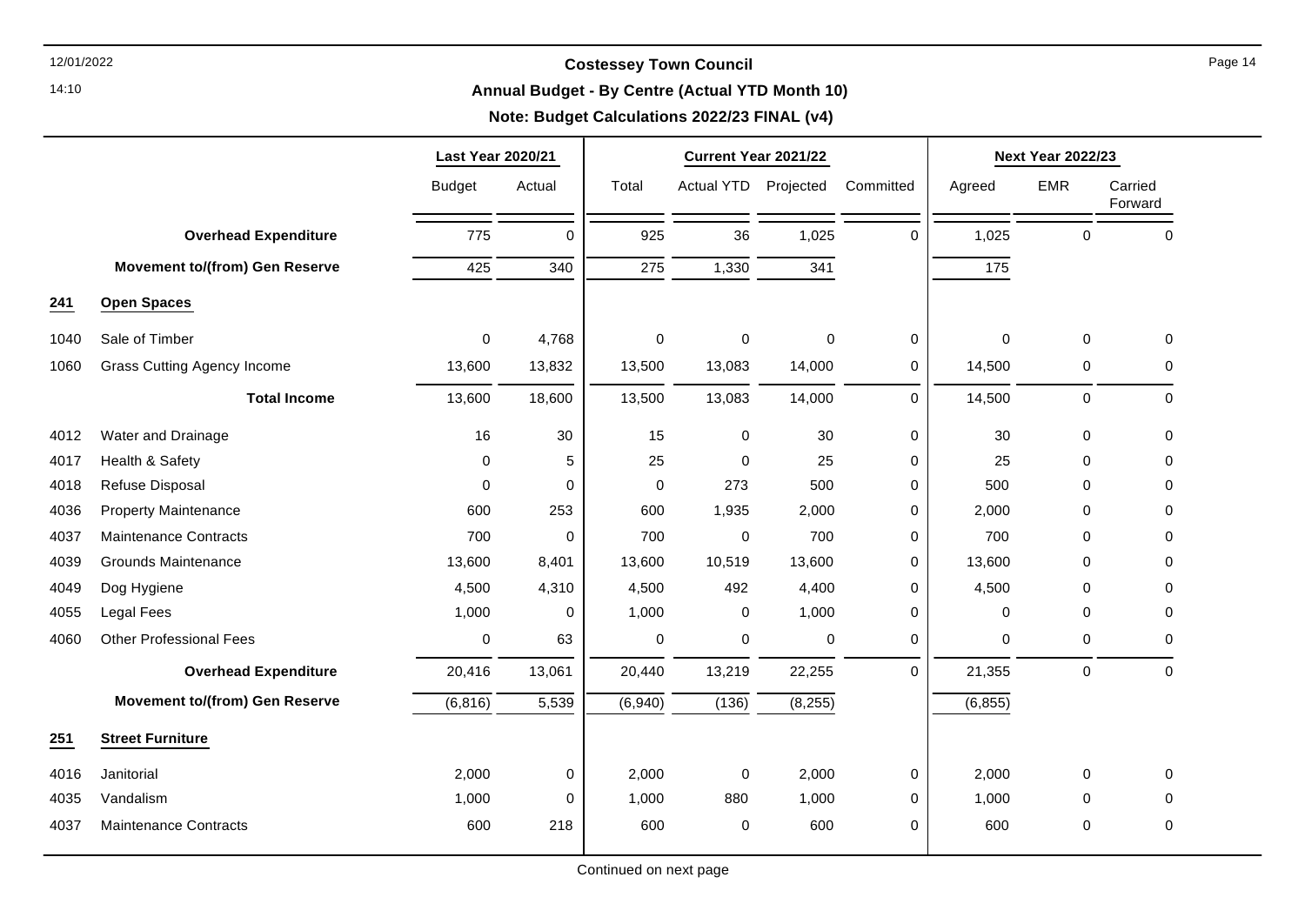14:10

#### **Annual Budget - By Centre (Actual YTD Month 10)**

| <b>EMR</b><br>$\mathbf 0$<br>$\Omega$<br>$\mathbf 0$ | Carried<br>Forward<br>$\pmb{0}$<br>0 |
|------------------------------------------------------|--------------------------------------|
|                                                      |                                      |
|                                                      |                                      |
|                                                      |                                      |
|                                                      | 0                                    |
|                                                      | $\mathbf 0$                          |
|                                                      |                                      |
|                                                      |                                      |
| 0                                                    | 0                                    |
| $\mathbf 0$                                          | $\mathbf 0$                          |
| $\mathbf 0$                                          | 0                                    |
| 0                                                    | $\Omega$                             |
| 0                                                    | 0                                    |
| $\pmb{0}$                                            | $\mathbf 0$                          |
|                                                      |                                      |
|                                                      |                                      |
| $\mathbf 0$                                          | $\mathbf 0$                          |
| $\pmb{0}$                                            | $\mathbf 0$                          |
| $\mathbf{0}$                                         | $\mathbf 0$                          |
| 0                                                    | 0                                    |
| 0                                                    | $\pmb{0}$                            |
| $\mathbf 0$                                          | $\mathbf 0$                          |
|                                                      | $\mathbf 0$                          |